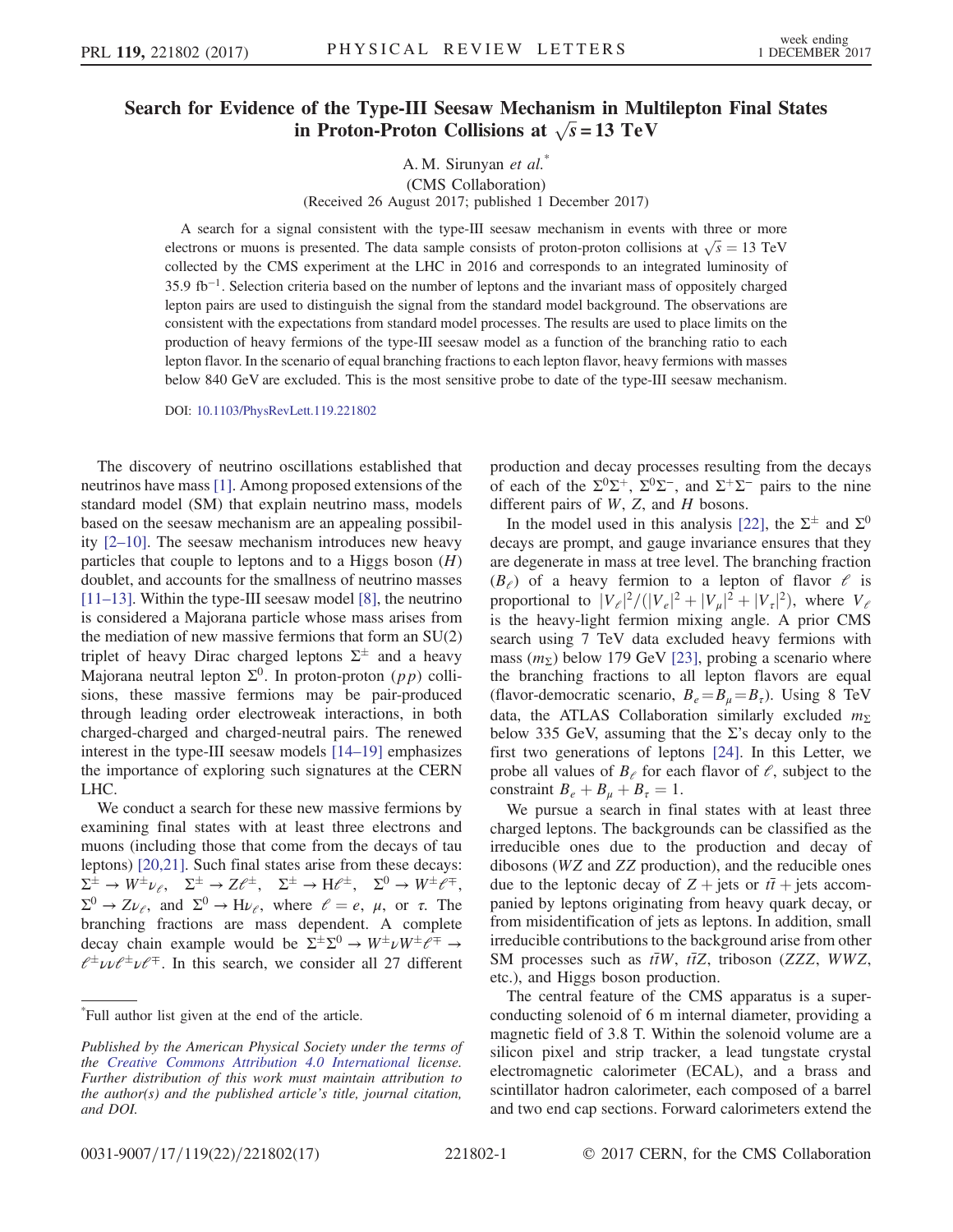pseudorapidity  $(\eta)$  coverage provided by the barrel and end cap detectors. Muons are detected in gas-ionization chambers embedded in the steel flux-return yoke outside the solenoid. A detailed description of the CMS detector can be found in Ref. [\[25\]](#page-5-2).

The data sample consists of pp collisions at  $\sqrt{s}$  = TeV collected by the CMS experiment at the LHC in 13 TeV collected by the CMS experiment at the LHC in 2016, corresponding to an integrated luminosity of  $35.9 \text{ fb}^{-1}$ . The data for this search are collected using several dilepton triggers based on a two-level trigger system [\[26\]](#page-5-3). The double-electron (double-muon) trigger requires two loosely isolated electrons (muons). The transverse momentum  $(p_T)$  thresholds on the leading (subleading) lepton are 23 (12) GeV for the double electron, and 17 (8) GeV for the double-muon trigger, respectively. We also use two muon-electron cross-trigger combinations that require a  $p_T > 23$  GeV loosely isolated muon (electron) and a  $p_T > 8$  GeV loosely isolated electron (muon).

The signal is simulated using MADGRAPH5\_aMC@NLO v2.2.2 [\[27\]](#page-5-4) at leading order precision using the NNPDF30\_ lo\_as\_0130\_nf\_4 [\[28\]](#page-5-5) parton distribution functions (PDFs). The signal cross section is calculated at next-to-leading order (NLO) plus next-to-leading logarithmic accuracy, assuming that the heavy leptons,  $\Sigma^{\pm,0}$ , are SU(2) triplet fermions [\[29,30\]](#page-5-6). The diboson backgrounds are generated at NLO with POWHEG 2.0 [\[31](#page-5-7)–33]. Backgrounds from Higgs boson production are generated using the POWHEG and JHUGEN 6.2.8 [\[34](#page-5-8)–37] generators. Triboson backgrounds are generated using MADGRAPH5 aMC@NLO. Bosonic decays, parton showering, fragmentation, and hadronization are simulated for all samples using PYTHIA 8.212 [\[38,39\].](#page-5-9)

The response of the CMS detector is simulated using dedicated software based on the GEANT4 toolkit [\[40\]](#page-5-10). The presence of multiple  $p p$  interactions in the same or adjacent bunch crossing (pileup) [\[41\]](#page-5-11) is incorporated by simulating additional interactions that are both in time and out of time with the collision.

Events satisfying the trigger are required to pass additional off-line selections. Electrons and muons must satisfy  $p_T > 10$  GeV and  $|\eta| < 2.5$  ( $|\eta| < 2.4$  for muons). Electrons are reconstructed using Gaussian sum filter tracks matched to ECAL superclusters [\[42\]](#page-5-12). Muons are reconstructed using the particle-flow (PF) algorithm [\[43\]](#page-5-13) that utilizes measurements from the tracker, calorimeter, and muon systems to reconstruct candidate muons, photons, and hadrons. Tracks of candidate electrons and muons must satisfy quality requirements and should match geometrically with either energy deposits in the ECAL (for electrons) or tracks in the muon detectors (for muons).

Jets are reconstructed from the PF candidates and electrons using the anti- $k<sub>T</sub>$  algorithm [\[44\]](#page-5-14) with distance parameter  $R = 0.4$ . Jets are required to have  $p_T \geq 30$  GeV and  $|\eta| \leq 3.0$  and satisfy quality criteria that remove contributions from pileup. The missing transverse momentum vector  $\vec{p}_T^{\text{miss}}$  is defined as the projection onto the plane perpendicular to the beam axis of the negative vector sum of the momenta of all reconstructed PF objects in an event [\[45\]](#page-5-15). Its magnitude is referred to as  $p_T^{\text{miss}}$ . Jet energy corrections are applied to all jets and also propagated to the calculation of  $\vec{p}_T^{\text{miss}}$ .

The reducible backgrounds include leptons inside or near jets and leptons from heavy quark decays. In addition, hadrons that reach the muon detectors, or hadronic showers with large electromagnetic energy fractions can be misidentified as leptons. Henceforth, we refer to all leptons not arising from vector boson decay (either directly or via an intermediate tau lepton) as misidentified leptons. Backgrounds from misidentified leptons are significantly reduced by an isolation requirement comparing the  $p_T$ of a lepton to the summed  $p<sub>T</sub>$  of particles in its neighborhood. We utilize relative isolation, which is defined as the scalar  $p_T$  sum, normalized to the lepton  $p_T$ , of photon and hadron PF candidates within a cone around the lepton. This relative isolation is required to be less than 25% within a cone of size  $R = \sqrt{(\Delta \eta)^2 + (\Delta \phi)^2} = 0.4$  for muons,<br>where  $\phi$  is azimuthal angle in radians. For electrons the where  $\phi$  is azimuthal angle in radians. For electrons, the relative isolation within a cone of  $R = 0.3$  must be less than 7% (8%) for the reconstructed energy deposits situated in the ECAL barrel  $\vert \eta \vert < 1.479$ ] (ECAL end cap  $[|\eta| > 1.479]$ ). Charged tracks returned by a jet finding algorithm [\[44,46\]](#page-5-14) and the corresponding  $p_T^{\text{miss}}$  are associated with each reconstructed vertex. The vertex with the largest value of  $\Sigma p_T^2$  over the charged tracks and the  $p_T^{\text{miss}}$  is taken to be the primary pp interaction vertex. All isolation quantities are corrected for contributions from particles originating from pileup vertices. Electrons and muons must satisfy  $|d_z|$  < 0.1 and  $|d_{xy}|$  < 0.05 cm, where  $d_z$  and  $d_{xy}$ are the longitudinal and transverse impact parameters of leptons with respect to the primary vertex, respectively. For electrons in the ECAL end cap, we relax these requirements to  $|d_z|$  < 0.2 and  $|d_{xy}|$  < 0.1 cm.

For the two leading leptons we apply off-line  $p_T$ thresholds of 25 and 15 GeV. Additional leptons must satisfy  $p_T > 10$  GeV. With these thresholds, the trigger efficiency for trilepton events is close to 100%. Events containing an opposite-sign same-flavor (OSSF) lepton pair with mass below 12 GeV are vetoed to reduce background from low-mass resonances. We reject trilepton events containing an OSSF pair with mass below 81 GeV when the trilepton mass is within a Z boson mass window (91  $\pm$  10 GeV). This suppresses events from the  $Z \rightarrow \ell \ell^* \rightarrow \ell \ell^*$  background process, where the photon  $Z \rightarrow \ell \ell^* \rightarrow \ell \ell \gamma$  background process, where the photon converts into two additional leptons, one of which is lost.

We classify the selected multilepton events into statistically independent search channels using the number of leptons and OSSF pairs, and other kinematic quantities as described below. The number of OSSF pairs is counted using each lepton once. For example,  $\mu^+\mu^+e^-$  is tagged as OSSF0, while  $\mu^+\mu^-e^+e^-$  is tagged as OSSF2. We further classify events as "on  $Z$ ," "below  $Z$ ," and "above  $Z$ ," based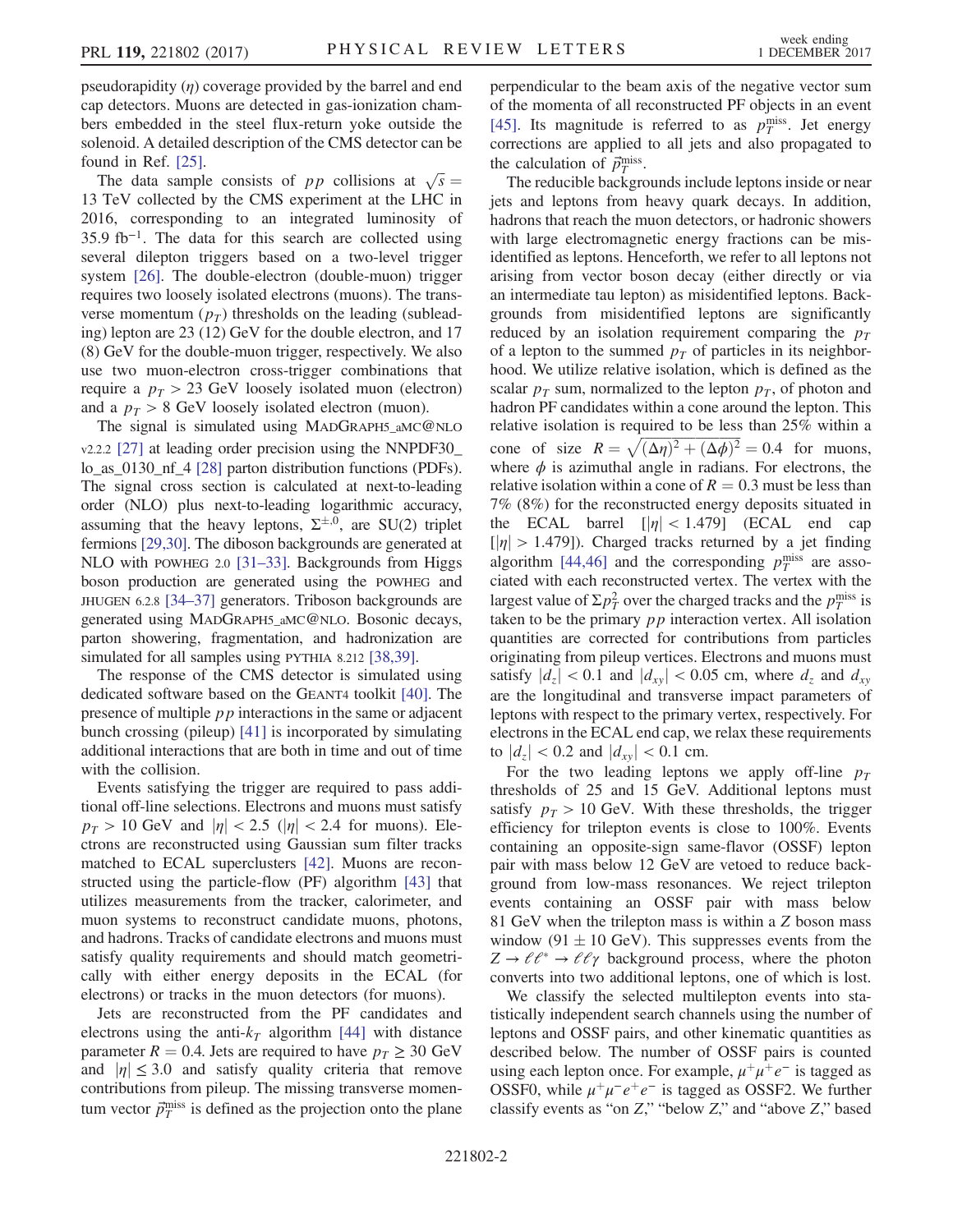on the presence and mass of at least one OSSF pair relative to a Z boson mass window, defined as the range 81–101 GeV. In cases of ambiguity (such as  $\mu^+\mu^-\mu^-$ ), the OSSF pair with its mass closest to that of the Z boson takes precedence. We define  $L_T$  as the scalar sum of all charged lepton  $p_T$ 's, and we use  $L_T + p_T^{\text{miss}}$  as the main discriminating variable. This choice allows us to maintain sensitivity to decay modes such choice allows us to maintain sensitivity to decay modes such as  $\Sigma^{\pm} \to \ell^{\pm} Z \to \ell^{\pm} \ell^{\pm} \ell^{\mp}$  with large charged-lepton momenta, as well as  $\Sigma^0 \to H \nu \to WW \nu$ , where charged lepton  $p_T$ 's are lower but the neutrinos contribute to  $p_T^{\text{miss}}$ . For events with OSSF1 and on Z, the sensitivity is improved by considering the transverse mass,  $M_T = \left\{2p_T^{\text{miss}}p_T^{\ell}\right[1-\cos(\vec{\theta}^{\text{miss}})\vec{\sigma}^{\ell})\right\}$  $\cos(\vec{p}_T^{\text{miss}}, \vec{p}_T^e)]$ <sup>1/2</sup> using the lepton that is not part of the OSSE pair Events are grouned in eight hins of width 150 and OSSF pair. Events are grouped in eight bins of width 150 and 100 GeV for  $L_T + p_T^{\text{miss}}$  and  $M_T$ , respectively. In each case<br>the bighest bin includes overflow events the highest bin includes overflow events.

Altogether, six event categories are considered with eight bins of  $L_T + p_T^{\text{miss}}$  in (i) three leptons, OSSF1, above Z;<br>(ii) three leptons, OSSF1, below Z; (iii) three leptons (ii) three leptons, OSSF1, below Z; (iii) three leptons, OSSF0; (iv) four or more leptons, OSSF1; (v) four or more leptons, OSSF2; and eight bins of  $M<sub>T</sub>$  in (vi) three leptons, OSSF1, on Z. The 48 mutually exclusive signal regions are summarized in Table [I.](#page-2-0)

The irreducible backgrounds are estimated using simulation samples. The dominant processes are WZ and ZZ production and are normalized to data using dedicated control regions. The WZ control sample consists of events with exactly three leptons, tagged as OSSF1 on Z, satisfying  $50 < p_T^{\text{miss}} < 100$  and  $M_T > 30$  GeV. The ratio of the predicted WZ rate to data (after correcting for backgrounds other than  $WZ$ ) is  $1.15 \pm 0.08$ , where the uncertainty<br>includes statistical and systematic contributions. The ZZ includes statistical and systematic contributions. The ZZ control sample consists of events with exactly four leptons, OSSF2, on Z for both pairs, and with  $p_T^{\text{miss}} < 50$  GeV. The ratio of the predicted  $\overline{Z}Z$  rate to data is  $1.25 \pm 0.06$ . These factors are used to normalize the WZ and ZZ background factors are used to normalize the WZ and ZZ background estimates. We also use these control regions to verify the modeling of kinematic distributions such as  $L_T + p_T^{\text{miss}}$  and  $M_T$ . The "rare" irreducible backgrounds from triboson  $t\bar{t}W$  $M_T$ . The "rare" irreducible backgrounds from triboson,  $t\bar{t}W$ ,

<span id="page-2-0"></span>TABLE I. The signal regions summarized in terms of the number of leptons, the presence of an OSSF pair, and the kinematic variable used for signal discrimination. Each region is divided into eight bins in the kinematic variable, leading to 48 independent signal regions. Additional criteria based on  $p_T^{\text{miss}}$ ensure that signal and control regions do not overlap.

| $N_{\text{leptons}}$ | OSSF and mass                            | Variable                  | $p_T^{\text{miss}}$ requirement       |
|----------------------|------------------------------------------|---------------------------|---------------------------------------|
| 3                    | $OSSF1$ , on $Z$                         | $M_{T}$                   | $p_T^{\text{miss}} > 100 \text{ GeV}$ |
|                      | OSSF1, above $Z L_T + p_T^{\text{miss}}$ |                           | no requirement                        |
| 3                    | OSSF1, below $Z L_T + p_T^{\text{miss}}$ |                           | $p_T^{\text{miss}} > 50 \text{ GeV}$  |
|                      | <b>OSSF0</b>                             | $L_T + p_T^{\text{miss}}$ | no requirement                        |
| >4                   | OSSF1                                    | $L_T + p_T^{\text{miss}}$ | no requirement                        |
|                      | OSSF <sub>2</sub>                        | $L_T + p_T^{\text{miss}}$ | $p_T^{\text{miss}} > 50$ GeV if on Z  |
|                      |                                          |                           |                                       |

 $t\bar{t}Z$ , and Higgs boson processes are estimated from simulated samples using the theoretical cross sections.

The misidentified lepton background is estimated from observations using a three-dimensional implementation of a matrix method [\[47\]](#page-5-16) in which probabilities (rates) of prompt and misidentified leptons satisfying a loose lepton selection to also pass a tight lepton selection are measured in data using a dilepton selection for prompt leptons, and a trilepton signal-depleted selection (OSSF1, on Z,  $p_T^{\text{miss}} < 50$  GeV) for misidentified leptons. The rates are parametrized as a function of lepton  $p<sub>T</sub>$ ,  $\eta$  and the number of PF candidates around the lepton. The rate measurements are dominated by  $Z + \text{jets}$  events, and are corrected using simulation to an average of  $Z + \text{jets}$  and  $t\bar{t} + \text{jets}$  events.

A residual "conversion" background is also estimated using the data. When a final-state radiation photon from a lepton converts asymmetrically, often only one of the resultant leptons is reconstructed in the detector. To estimate this background, we count trilepton events where the trilepton mass is on Z, but the dilepton mass is below Z. These events are compared with dilepton  $+$  photon events where the dilepton invariant mass is below Z, but the combined invariant mass of the two leptons and the photon is on Z. Photons suitable for modeling conversions are selected by ignoring photons that are far away from a lepton or are close to a jet. The photon conversion rates are 3% to 5% depending upon the lepton type and  $p<sub>T</sub>$ . The conversion background in a signal region is estimated by scaling the observed number of dilepton  $+$  photon events with these rates.

As an example of the complete background estimation, Fig. [1](#page-3-0) shows the background predictions and the observed events with three leptons, OSSF1, above Z, and for events with four or more leptons, OSSF1, along with systematic uncertainties. The WZ (ZZ) background has a systematic uncertainty of 7% (5%) arising from the normalization factor measurement. The rare backgrounds have an uncertainty of 50% in the theoretical cross section and 2.5% due to the integrated luminosity measurement. The misidentified background has an uncertainty of 30%, which is derived by varying the measured rates up and down for each lepton flavor within their respective uncertainties. This uncertainty is dominated by the differences in rates in  $Z +$  jets and  $t\bar{t}$  + jets events. The conversion background has an uncertainty of 30% arising from contamination by nonconversion backgrounds in the control sample used to measure the conversion rate.

Corrections are applied to the simulated background events to account for differences from data in lepton identification and isolation efficiencies, dilepton trigger efficiencies, as well as in the overall scale and resolution of energy and momentum measurements for electrons, muons, and jets. The minor uncertainties due to these corrections are considered separately and result in a 1%–10% variation of the simulationbased background yields across all signal regions.

The uncertainties in the signal acceptance due to the PDF uncertainties are estimated by utilizing the replica weights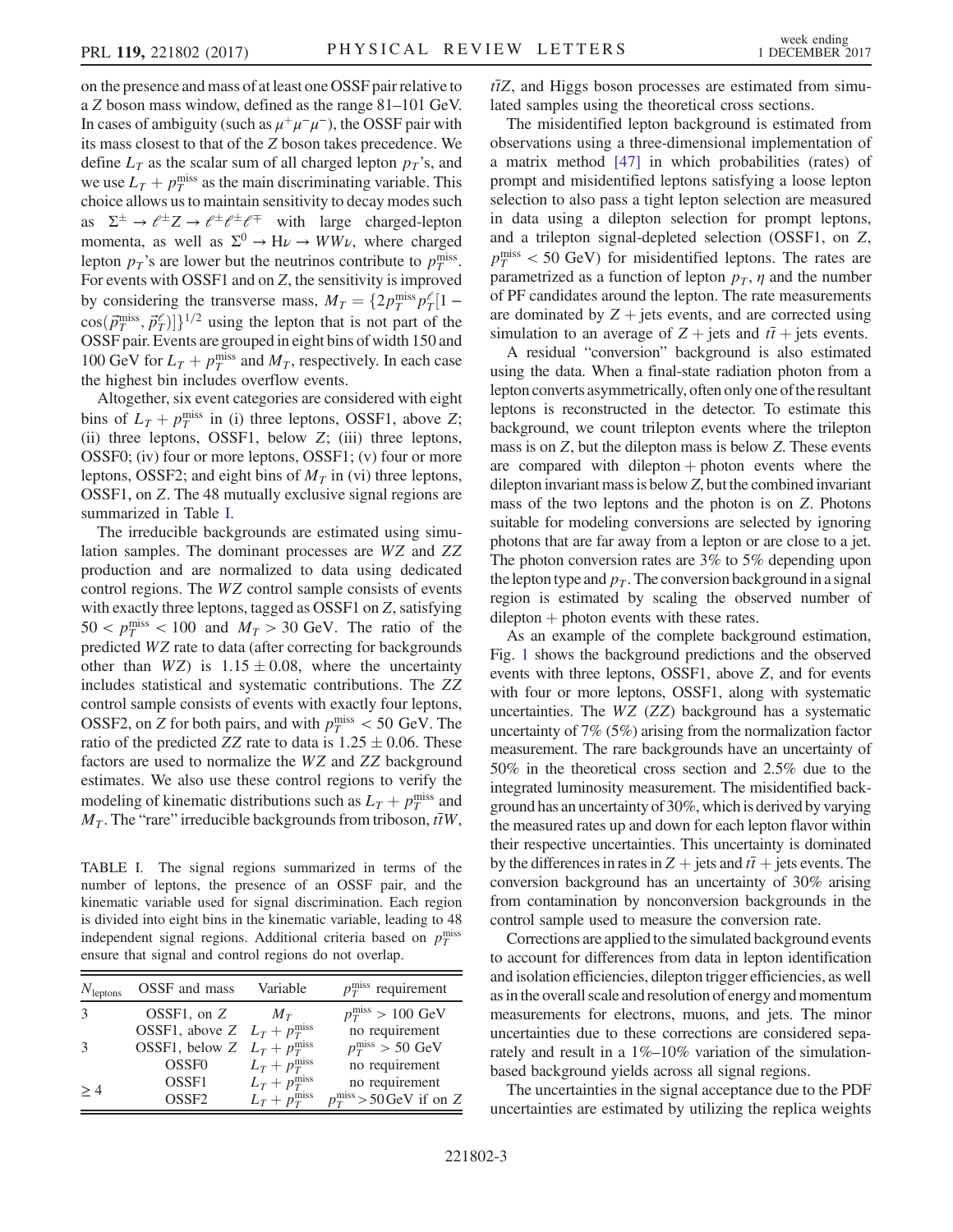<span id="page-3-0"></span>

FIG. 1. The  $L_T + p_T^{\text{miss}}$  distribution for events with three leptons<br>and one OSSE pair with mass above Z (upper) and the  $L = \text{m}^{\text{miss}}$ and one OSSF pair with mass above Z (upper) and the  $L_T + p_T^{\text{miss}}$ <br>distribution for events with four or more leptons and one OSSF distribution for events with four or more leptons and one OSSF pair (lower). The total SM background is shown as a stacked histogram of all contributing processes. The predictions for signal models (sum of all production and decay modes) with  $m_{\Sigma} = 700$ (solid line) and  $m_{\Sigma} = 380 \text{ GeV}$  (dashed line) are also shown. The lower panels show the ratio of observed to expected events. The hatched gray band in the upper panel, and the dark and light gray bands in the lower panel represent the total, statistical, and systematic uncertainties in the expected background, respectively.

of the NNPDF30\_lo\_as\_0130\_nf\_4 PDF set [\[48\]](#page-5-17), and are found to be less than 3% in all signal bins. The signal yields also have uncertainties due to the integrated luminosity measurement (2.5%) and the corrections applied to the simulation samples mentioned in the previous paragraph.

We observe no statistically significant excess in the various signal regions that we probe. We calculate a 95% confidence level (CL) upper limit on the sum of cross sections for the production of heavy fermion pairs ( $\Sigma^0 \Sigma^+$ ,  $\Sigma^0 \Sigma^-$ , and  $\Sigma^+ \Sigma^-$ ) using the CL<sub>s</sub> criterion [\[49](#page-5-18)–52]. We consider all sources of systematic and statistical uncertainties as nuisance parameters, with log-normal and gamma prior distributions, respectively, and perform a simultaneous fit across all search regions. Figure [2](#page-3-1) shows the upper limits on the cross section in the flavordemocratic scenario where the observed (expected) limit

<span id="page-3-1"></span>

FIG. 2. The 95% confidence level upper limits on the cross section for production of heavy fermion pairs ( $\Sigma^0\Sigma^+$ ,  $\Sigma^0\Sigma^-$ , and  $\Sigma^+\Sigma^-$ ). Also shown is the theoretical prediction for the cross section of the  $\Sigma$  pair production via the type-III seesaw mechanism, with its uncertainty. In the flavor-democratic scenario  $(B_e = B_u = B_\tau)$ , heavy fermion pair production is excluded for masses below 840 GeV.

on masses of heavy fermions is 840 (780) GeV. The signal cross section has an uncertainty of approximately 5%–15% due to choices of PDFs, and factorization and renormalization scales in the mass range we consider. Figure [3](#page-3-2) shows the expected and observed excluded mass limits in the  $B_e - B_\tau$  plane [note that  $B_u = 1 - (B_e + B_\tau)$ ]. The limits are the most restrictive when the  $\Sigma$  branching fraction to either electron or muon flavor is maximal, and become less restrictive as the branching fraction to  $\tau$  flavor increases.

<span id="page-3-2"></span>

FIG. 3. The 95% confidence level expected (upper) and observed (lower) limits on the heavy fermion mass  $m<sub>2</sub>$  (GeV) for each combination of branching fractions to the individual lepton flavors. The color scale represents the mass exclusion limit obtained at each point. The branching fraction to  $\mu$  can be obtained from  $B_{\mu} = 1 - [B_e + B_{\tau}]$ . The highlighted box indicates the limit on  $m_{\Sigma}$  for the flavor-democratic scenario ( $B_e = B_\mu = B_\tau$ ).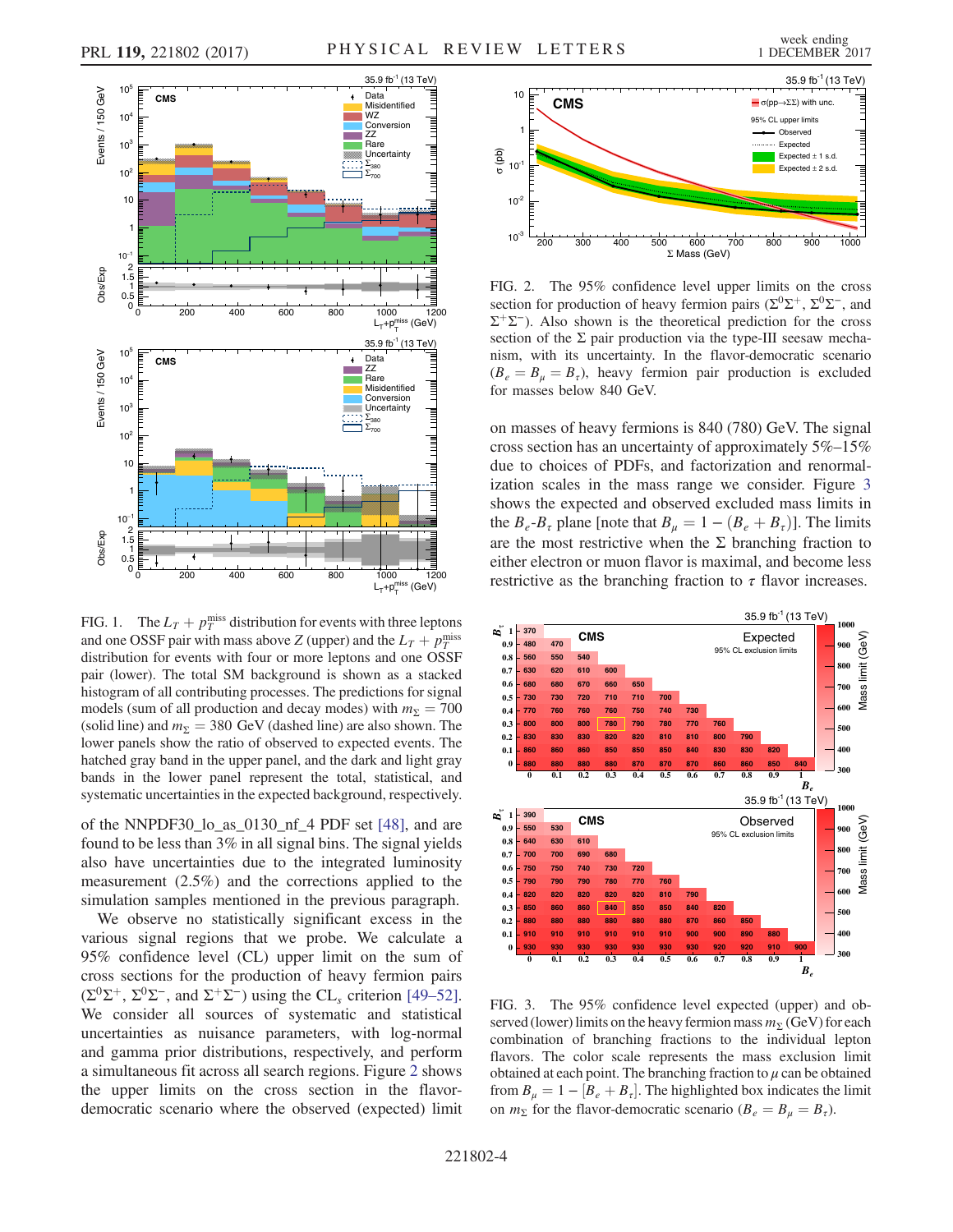In summary, a search has been performed for type-III seesaw heavy fermions in multilepton final states using 35.9 fb<sup>-1</sup> of *pp* collision data at  $\sqrt{s} = 13$  TeV, collected using the CMS detector. No significant discrepancies are using the CMS detector. No significant discrepancies are observed between the data and the standard model prediction. Assuming degenerate heavy fermion masses, previously unexplored regions of the signal model as a function of the branching ratio of heavy fermions to each lepton flavor are excluded. In the lepton-flavor democratic scenario ( $B_e = B_u = B_z$ ), heavy fermions with mass below 840 GeV are excluded at 95% confidence level. In the  $\tau$ -phobic case ( $B_\tau = 0$ ,  $B_e + B_\mu = 1$ ) the mass limits range from 900 GeVin the pure electron scenario to 930 GeVin the pure muon scenario. In the electron- or muon-phobic case  $(B<sub>\tau</sub> = 1, B<sub>e</sub> + B<sub>\mu</sub> = 0)$  the mass limit is 390 GeV. These are the strongest constraints to date on the mass of heavy fermions associated with the type-III seesaw mechanism.

We congratulate our colleagues in the CERN accelerator departments for the excellent performance of the LHC and thank the technical and administrative staffs at CERN and at other CMS institutes for their contributions to the success of the CMS effort. In addition, we gratefully acknowledge the computing centers and personnel of the Worldwide LHC Computing Grid for delivering so effectively the computing infrastructure essential to our analyses. Finally, we acknowledge the enduring support for the construction and operation of the LHC and the CMS detector provided by the following funding agencies: BMWFW and FWF (Austria); FNRS and FWO (Belgium); CNPq, CAPES, FAPERJ, and FAPESP (Brazil); MES (Bulgaria); CERN; CAS, MoST, and NSFC (China); COLCIENCIAS (Colombia); MSES and CSF (Croatia); RPF (Cyprus); SENESCYT (Ecuador); MoER, ERC IUT, and ERDF (Estonia); Academy of Finland, MEC, and HIP (Finland); CEA and CNRS/IN2P3 (France); BMBF, DFG, and HGF (Germany); GSRT (Greece); OTKA and NIH (Hungary); DAE and DST (India); IPM (Iran); SFI (Ireland); INFN (Italy); MSIP and NRF (Republic of Korea); LAS (Lithuania); MOE and UM (Malaysia); BUAP, CINVESTAV, CONACYT, LNS, SEP, and UASLP-FAI (Mexico); MBIE (New Zealand); PAEC (Pakistan); MSHE and NSC (Poland); FCT (Portugal); JINR (Dubna); MON, RosAtom, RAS, RFBR and RAEP (Russia); MESTD (Serbia); SEIDI, CPAN, PCTI and FEDER (Spain); Swiss Funding Agencies (Switzerland); MST (Taipei); ThEPCenter, IPST, STAR, and NSTDA (Thailand); TUBITAK and TAEK (Turkey); NASU and SFFR (Ukraine); STFC (United Kingdom); DOE and NSF (USA).

- <span id="page-4-1"></span>[2] P. Minkowski,  $\mu \rightarrow e\gamma$  at a rate of one out of 10<sup>9</sup> muon decays?, Phys. Lett. 67B[, 421 \(1977\)](https://doi.org/10.1016/0370-2693(77)90435-X).
- [3] R. N. Mohapatra and Goran Senjanoviç, Neutrino Mass and Spontaneous Parity Nonconservation, [Phys. Rev. Lett.](https://doi.org/10.1103/PhysRevLett.44.912) 44, [912 \(1980\)](https://doi.org/10.1103/PhysRevLett.44.912).
- [4] M. Magg and C. Wetterich, Neutrino mass problem and gauge hierarchy, [Phys. Lett. B](https://doi.org/10.1016/0370-2693(80)90825-4) 94, 61 (1980).
- [5] R. N. Mohapatra and G. Senjanovic, Neutrino masses and mixings in gauge models with spontaneous parity violation, [Phys. Rev. D](https://doi.org/10.1103/PhysRevD.23.165) 23, 165 (1981).
- [6] J. Schechter and J. W. F. Valle, Neutrino masses in SU(2)  $\otimes$  $U(1)$  theories, Phys. Rev. D 22[, 2227 \(1980\).](https://doi.org/10.1103/PhysRevD.22.2227)
- [7] J. Schechter and J. W. F. Valle, Neutrino decay and spontaneous violation of lepton number, [Phys. Rev. D](https://doi.org/10.1103/PhysRevD.25.774) 25, 774 [\(1982\).](https://doi.org/10.1103/PhysRevD.25.774)
- <span id="page-4-3"></span>[8] R. Foot, H. Lew, X. G. He, and G. C. Joshi, See-saw neutrino masses induced by a triplet of leptons, [Z. Phys.](https://doi.org/10.1007/BF01415558) C 44[, 441 \(1989\)](https://doi.org/10.1007/BF01415558).
- [9] R. N. Mohapatra, Mechanism for Understanding Small Neutrino Mass in Superstring Theories, [Phys. Rev. Lett.](https://doi.org/10.1103/PhysRevLett.56.561) 56[, 561 \(1986\).](https://doi.org/10.1103/PhysRevLett.56.561)
- [10] R. N. Mohapatra and J. W. F. Valle, Neutrino mass and baryon-number nonconservation in superstring models, Phys. Rev. D 34[, 1642 \(1986\).](https://doi.org/10.1103/PhysRevD.34.1642)
- <span id="page-4-2"></span>[11] W. Wang and Z.-L. Han, Naturally small Dirac neutrino mass with intermediate  $SU(2)_L$  multiplet fields, [J. High](https://doi.org/10.1007/JHEP04(2017)166) [Energy Phys. 04 \(2017\) 166.](https://doi.org/10.1007/JHEP04(2017)166)
- [12] T. Li and X.-G. He, Neutrino masses and heavy triplet leptons at the LHC: Testability of type III seesaw, [Phys. Rev.](https://doi.org/10.1103/PhysRevD.80.093003) D **80**[, 093003 \(2009\)](https://doi.org/10.1103/PhysRevD.80.093003).
- [13] F. F. Deppisch, P. S. Bhupal Dev, and A. Pilaftsis, Neutrinos and collider physics, New J. Phys. 17[, 075019 \(2015\)](https://doi.org/10.1088/1367-2630/17/7/075019).
- <span id="page-4-4"></span>[14] P. F. Perez, Type III seesaw and left-right symmetry, [J. High](https://doi.org/10.1088/1126-6708/2009/03/142) [Energy Phys. 03 \(2009\) 142.](https://doi.org/10.1088/1126-6708/2009/03/142)
- [15] A. Arhrib, B. Bajc, D. K. Ghosh, T. Han, G.-Y. Huang, I. Puljak, and G. Senjanovic, Collider signatures for the heavy lepton triplet in the type  $I + III$  seesaw mechanism, [Phys.](https://doi.org/10.1103/PhysRevD.82.053004) Rev. D 82[, 053004 \(2010\)](https://doi.org/10.1103/PhysRevD.82.053004).
- [16] F. del Aguila and J. A. Aguilar-Saavedra, Electroweak scale seesaw and heavy Dirac neutrino signals at LHC, [Phys. Lett.](https://doi.org/10.1016/j.physletb.2009.01.010) B 672[, 158 \(2009\)](https://doi.org/10.1016/j.physletb.2009.01.010).
- [17] R. Franceschini, T. Hambye, and A. Strumia, Type-III seesaw mechanism at CERN LHC, [Phys. Rev. D](https://doi.org/10.1103/PhysRevD.78.033002) 78, [033002 \(2008\).](https://doi.org/10.1103/PhysRevD.78.033002)
- [18] K. L. McDonald, Probing exotic fermions from a seesaw/ radiative model at the LHC, [J. High Energy Phys. 11 \(2013\)](https://doi.org/10.1007/JHEP11(2013)131) [131.](https://doi.org/10.1007/JHEP11(2013)131)
- [19] R. Ding, Z.-L. Han, Y. Liao, H.-J. Liu, and J.-Y. Liu, Phenomenology in the minimal cascade seesaw mechanism for neutrino masses, Phys. Rev. D 89[, 115024 \(2014\).](https://doi.org/10.1103/PhysRevD.89.115024)
- <span id="page-4-5"></span>[20] F. del Aguila and J. A. Aguilar-Saavedra, Distinguishing seesaw models at LHC with multi-lepton signals, [Nucl.](https://doi.org/10.1016/j.nuclphysb.2008.12.029) Phys. B813[, 22 \(2009\)](https://doi.org/10.1016/j.nuclphysb.2008.12.029).
- [21] F. del Aguila, J. A. Aguilar-Saavedra, and J. de Blas, Trilepton signals: the golden channel for seesaw searches at LHC, Acta Phys. Pol. B 40, 2901 (2009).
- <span id="page-4-6"></span>[22] C. Biggio and F. Bonnet, Implementation of the Type III seesaw model in FeynRules/MadGraph and prospects for discovery with early LHC data, [Eur. Phys. J. C](https://doi.org/10.1140/epjc/s10052-012-1899-z) 72, 1899 [\(2012\).](https://doi.org/10.1140/epjc/s10052-012-1899-z)

<span id="page-4-0"></span><sup>[1]</sup> F. Capozzi, G. L. Fogli, E. Lisi, A. Marrone, D. Montanino, and A. Palazzo, Status of three-neutrino oscillation parameters, circa 2013, Phys. Rev. D 89[, 093018 \(2014\).](https://doi.org/10.1103/PhysRevD.89.093018)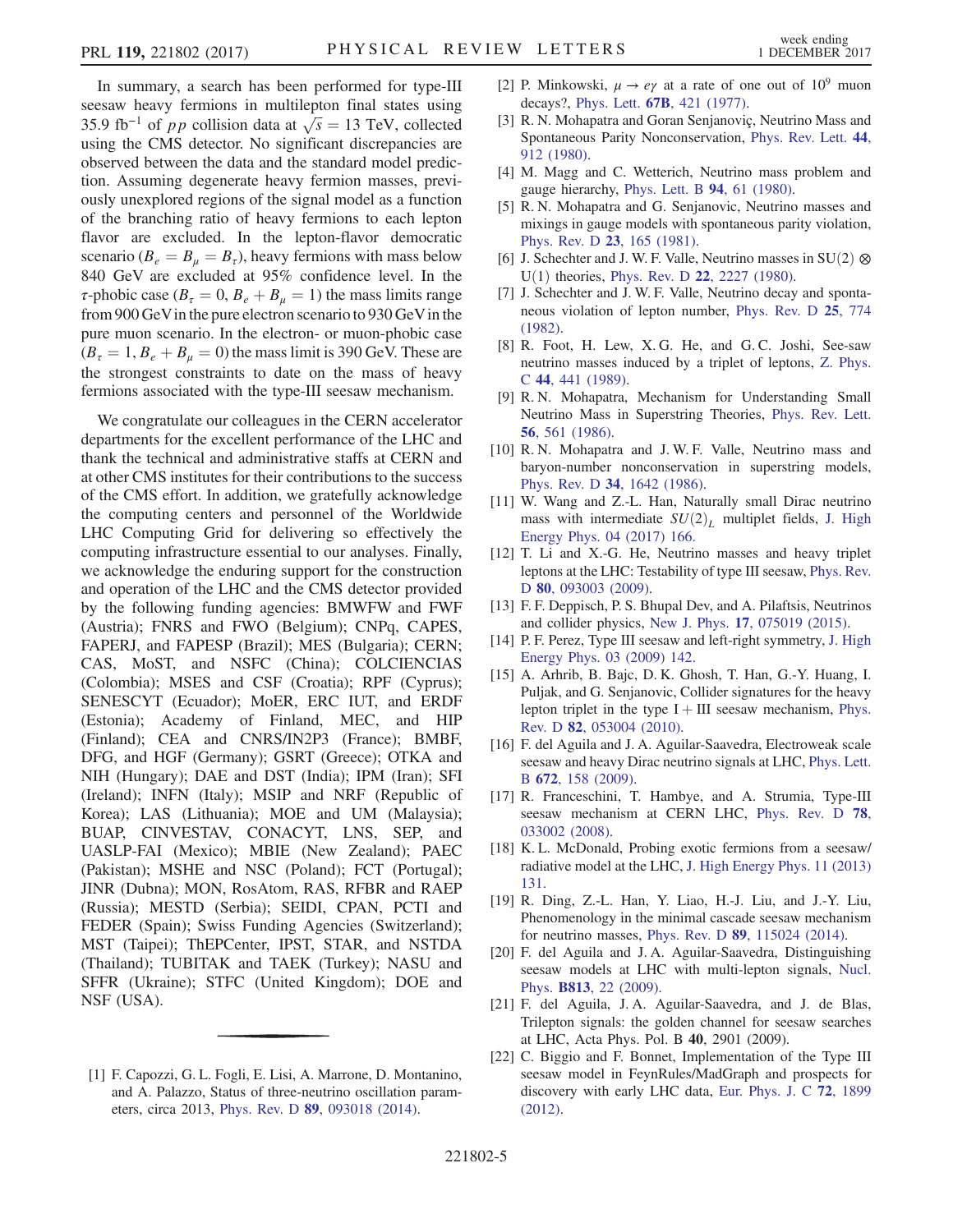- <span id="page-5-0"></span>[23] CMS Collaboration, Search for heavy lepton partners of neutrinos in proton-proton collisions in the context of the type III seesaw mechanism, [Phys. Lett. B](https://doi.org/10.1016/j.physletb.2012.10.070) 718, 348 (2012).
- <span id="page-5-1"></span>[24] ATLAS Collaboration, Search for type-III seesaw heavy leptons in *pp* collisions at  $\sqrt{s} = 8$  TeV with the ATLAS detector Phys Lett D **92** 032001 (2015) detector, Phys. Lett. D 92[, 032001 \(2015\).](https://doi.org/10.1103/PhysRevD.92.032001)
- <span id="page-5-2"></span>[25] CMS Collaboration, The CMS experiment at the CERN LHC, J. Instrum. 3[, S08004 \(2008\).](https://doi.org/10.1088/1748-0221/3/08/S08004)
- <span id="page-5-3"></span>[26] CMS Collaboration, The CMS trigger system, [J. Instrum.](https://doi.org/10.1088/1748-0221/12/01/P01020) 12[, P01020 \(2017\)](https://doi.org/10.1088/1748-0221/12/01/P01020).
- <span id="page-5-4"></span>[27] J. Alwall, R. Frederix, S. Frixione, V. Hirschi, F. Maltoni, O. Mattelaer, H.-S. Shao, T. Stelzer, P. Torrielli, and M. Zaro, The automated computation of tree-level and next-to-leading order differential cross sections, and their matching to parton shower simulations, [J. High Energy Phys. 07 \(2014\)](https://doi.org/10.1007/JHEP07(2014)079) [079.](https://doi.org/10.1007/JHEP07(2014)079)
- <span id="page-5-5"></span>[28] R. D. Ball et al. (NNPDF), Parton distributions for the LHC Run II, [J. High Energy Phys. 04 \(2015\) 040.](https://doi.org/10.1007/JHEP04(2015)040)
- <span id="page-5-6"></span>[29] B. Fuks, M. Klasen, D.R. Lamprea, and M. Rothering, Gaugino production in proton-proton collisions at a centerof-mass energy of 8 TeV, [J. High Energy Phys. 10 \(2012\)](https://doi.org/10.1007/JHEP10(2012)081) [081.](https://doi.org/10.1007/JHEP10(2012)081)
- [30] B. Fuks, M. Klasen, D. R. Lamprea, and M. Rothering, Precision predictions for electroweak superpartner production at hadron colliders with Resummino, [Eur. Phys. J. C](https://doi.org/10.1140/epjc/s10052-013-2480-0) 73, [2480 \(2013\)](https://doi.org/10.1140/epjc/s10052-013-2480-0).
- <span id="page-5-7"></span>[31] P. Nason, A new method for combining NLO QCD with shower Monte Carlo algorithms, [J. High Energy Phys. 11](https://doi.org/10.1088/1126-6708/2004/11/040) [\(2004\) 040.](https://doi.org/10.1088/1126-6708/2004/11/040)
- [32] S. Frixione, P. Nason, and C. Oleari, Matching NLO QCD computations with parton shower simulations: the POW-HEG method, [J. High Energy Phys. 11 \(2007\) 070.](https://doi.org/10.1088/1126-6708/2007/11/070)
- [33] S. Alioli, P. Nason, C. Oleari, and E. Re, A general framework for implementing NLO calculations in shower Monte Carlo programs: the POWHEG BOX, [J. High Energy](https://doi.org/10.1007/JHEP06(2010)043) [Phys. 06 \(2010\) 043.](https://doi.org/10.1007/JHEP06(2010)043)
- <span id="page-5-8"></span>[34] Y. Gao, A. V. Gritsan, Z. Guo, K. Melnikov, M. Schulze, and N. V. Tran, Spin determination of single-produced resonances at hadron colliders, [Phys. Rev. D](https://doi.org/10.1103/PhysRevD.81.075022) 81, 075022 [\(2010\).](https://doi.org/10.1103/PhysRevD.81.075022)
- [35] S. Bolognesi, Y. Gao, A. V. Gritsan, K. Melnikov, M. Schulze, N. V. Tran, and A. Whitbeck, On the spin and parity of a single-produced resonance at the LHC, [Phys.](https://doi.org/10.1103/PhysRevD.86.095031) Rev. D 86[, 095031 \(2012\)](https://doi.org/10.1103/PhysRevD.86.095031).
- [36] I. Anderson, S. Bolognesi, F. Caola, Y. Gao, A. V. Gritsan, C. B. Martin, K. Melnikov, M. Schulze, N. V. Tran, A. Whitbeck, and Y. Zhou, Constraining anomalous HVV

interactions at proton and lepton colliders, [Phys. Rev. D](https://doi.org/10.1103/PhysRevD.89.035007) 89[, 035007 \(2014\).](https://doi.org/10.1103/PhysRevD.89.035007)

- [37] A. V. Gritsan, R. Röntsch, M. Schulze, and M. Xiao, Constraining anomalous Higgs boson couplings to the heavy flavor fermions using matrix element techniques, Phys. Rev. D 94[, 055023 \(2016\)](https://doi.org/10.1103/PhysRevD.94.055023).
- <span id="page-5-9"></span>[38] T. Sjöstrand, S. Mrenna, and P. Z. Skands, PYTHIA 6.4 physics and manual, [J. High Energy Phys. 05 \(2006\) 026.](https://doi.org/10.1088/1126-6708/2006/05/026)
- [39] T. Sjöstrand, S. Ask, J. R. Christiansen, R. Corke, N. Desai, P. Ilten, S. Mrenna, S. Prestel, C. O. Rasmussen, and P. Z. Skands, An introduction to PYTHIA 8.2, [Comput. Phys.](https://doi.org/10.1016/j.cpc.2015.01.024) Commun. 191[, 159 \(2015\)](https://doi.org/10.1016/j.cpc.2015.01.024).
- <span id="page-5-10"></span>[40] S. Agostinelli et al. (GEANT4), GEANT4-a simulation toolkit, [Nucl. Instrum. Methods Phys. Res., Sect. A](https://doi.org/10.1016/S0168-9002(03)01368-8) 506, [250 \(2003\)](https://doi.org/10.1016/S0168-9002(03)01368-8).
- <span id="page-5-11"></span>[41] CMS Collaboration, CMS Physics Analysis Summary CMS-PAS-JME-14-001, 2014.
- <span id="page-5-12"></span>[42] CMS Collaboration, Performance of electron reconstruction and selection with the CMS detector in proton-proton collisions at  $\sqrt{s} = 8$  TeV, J. Instrum. 10[, P06005 \(2015\)](https://doi.org/10.1088/1748-0221/10/06/P06005).<br>CMS Collaboration. Particle-flow reconstruction and global
- <span id="page-5-13"></span>[43] CMS Collaboration, Particle-flow reconstruction and global event description with the CMS detector, [J. Instrum.](https://doi.org/10.1088/1748-0221/12/10/P10003) 12, [P10003 \(2017\)](https://doi.org/10.1088/1748-0221/12/10/P10003).
- <span id="page-5-14"></span>[44] M. Cacciari, G. P. Salam, and G. Soyez, The anti- $k_t$  jet clustering algorithm, [J. High Energy Phys. 04 \(2008\) 063.](https://doi.org/10.1088/1126-6708/2008/04/063)
- <span id="page-5-15"></span>[45] CMS Collaboration, Performance of the CMS missing transverse momentum reconstruction in pp data at  $\sqrt{s}$  = 8 TeV, J. Instrum. 10[, P02006 \(2015\).](https://doi.org/10.1088/1748-0221/10/02/P02006)<br>M. Cacciari G. P. Salam, and G. Sovez, Eastlet
- [46] M. Cacciari, G. P. Salam, and G. Soyez, FastJet user manual, [Eur. Phys. J. C](https://doi.org/10.1140/epjc/s10052-012-1896-2) 72, 1896 (2012).
- <span id="page-5-16"></span>[47] CMS Collaboration, Measurement of the  $t\bar{t}$  production cross section in the dilepton channel in  $pp$  collisions at  $\sqrt{s}$  = 7 TeV, [J. High Energy Phys. 11 \(2012\) 067.](https://doi.org/10.1007/JHEP11(2012)067)
- <span id="page-5-17"></span>[48] J. Butterworth et al., PDF4LHC recommendations for LHC Run II, J. Phys. G 43[, 023001 \(2016\).](https://doi.org/10.1088/0954-3899/43/2/023001)
- <span id="page-5-18"></span>[49] T. Junk, Confidence level computation for combining searches with small statistics, [Nucl. Instrum. Methods Phys.](https://doi.org/10.1016/S0168-9002(99)00498-2) [Res., Sect. A](https://doi.org/10.1016/S0168-9002(99)00498-2) 434, 435 (1999).
- [50] A. L. Read, Presentation of search results: The  $CL<sub>s</sub>$  technique, J. Phys. G 28[, 2693 \(2002\).](https://doi.org/10.1088/0954-3899/28/10/313)
- [51] ATLAS and CMS Collaborations, Technical Report No. CMS NOTE-2011/005 and No. ATL-PHYS-PUB-2011-11, 2011.
- [52] G. Cowan, K. Cranmer, E. Gross, and O. Vitells, Asymptotic formulae for likelihood-based tests of new physics, [Eur. Phys. J. C](https://doi.org/10.1140/epjc/s10052-011-1554-0) 71, 1554 (2011); Erratum, [Eur. Phys. J. C](https://doi.org/10.1140/epjc/s10052-013-2501-z) 73, [2501\(E\) \(2013\)](https://doi.org/10.1140/epjc/s10052-013-2501-z).

A. M. Sirunyan,<sup>1</sup> A. Tumasyan,<sup>1</sup> W. Adam,<sup>2</sup> F. Ambrogi,<sup>2</sup> E. Asilar,<sup>2</sup> T. Bergauer,<sup>2</sup> J. Brandstetter,<sup>2</sup> E. Brondolin,<sup>2</sup> M. Dragicevic, <sup>2</sup> J. Erö, <sup>2</sup> M. Flechl, <sup>2</sup> M. Friedl, <sup>2</sup> R. Frühwirth, <sup>2[,b](#page-15-0)</sup> V. M. Ghete, <sup>2</sup> J. Grossmann, <sup>2</sup> J. Hrubec, <sup>2</sup> M. Jeitler, <sup>2,b</sup>

<span id="page-5-19"></span>A. König,<sup>2</sup> N. Krammer,<sup>2</sup> I. Krätschmer,<sup>2</sup> D. Liko,<sup>2</sup> T. Madlener,<sup>2</sup> I. Mikulec,<sup>2</sup> E. Pree,<sup>2</sup> D. Rabady,<sup>2</sup> N. Rad,<sup>2</sup> H. Rohringer,<sup>2</sup>

J. Schieck,<sup>2[,b](#page-15-0)</sup> R. Schöfbeck,<sup>2</sup> M. Spanring,<sup>2</sup> D. Spitzbart,<sup>2</sup> W. Waltenberger,<sup>2</sup> J. Wittmann,<sup>2</sup> C.-E. Wulz,<sup>2,b</sup> M. Zarucki,<sup>2</sup>

V. Chekhovsky,<sup>3</sup> V. Mossolov,<sup>3</sup> J. Suarez Gonzalez,<sup>3</sup> E. A. De Wolf,<sup>4</sup> D. Di Croce,<sup>4</sup> X. Janssen,<sup>4</sup> J. Lauwers,<sup>4</sup>

H. Van Haevermaet,<sup>4</sup> P. Van Mechelen,<sup>4</sup> N. Van Remortel,<sup>4</sup> S. Abu Zeid,<sup>5</sup> F. Blekman,<sup>5</sup> J. D'Hondt,<sup>5</sup> I. De Bruyn,<sup>5</sup>

J. De Clercq,<sup>5</sup> K. Deroover,<sup>5</sup> G. Flouris,<sup>5</sup> D. Lontkovskyi,<sup>5</sup> S. Lowette,<sup>5</sup> S. Moortgat,<sup>5</sup> L. Moreels,<sup>5</sup> Q. Python,<sup>5</sup>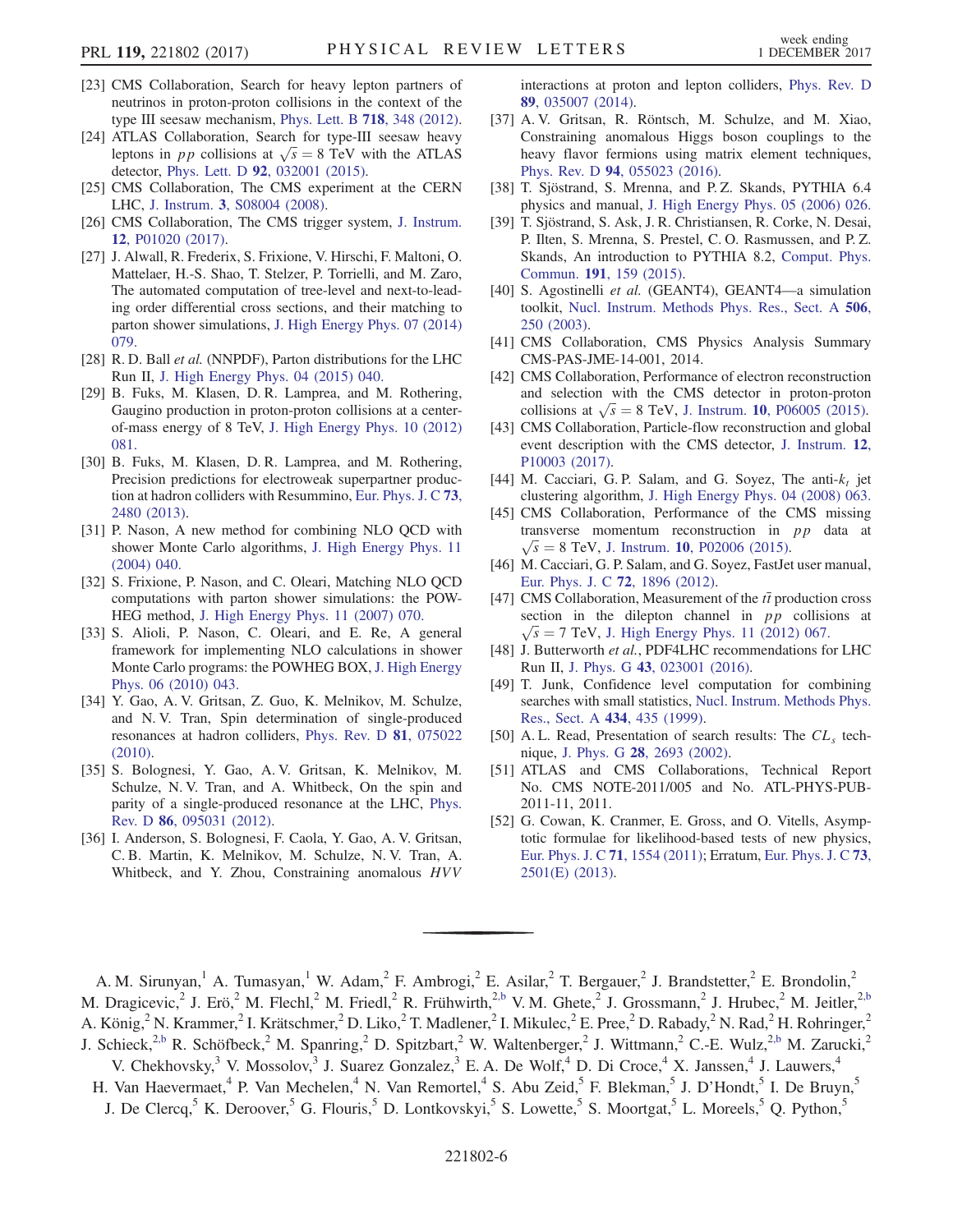<span id="page-6-11"></span><span id="page-6-10"></span><span id="page-6-9"></span><span id="page-6-8"></span><span id="page-6-7"></span><span id="page-6-6"></span><span id="page-6-5"></span><span id="page-6-4"></span><span id="page-6-3"></span><span id="page-6-2"></span><span id="page-6-1"></span><span id="page-6-0"></span>K. Skovpen,<sup>5</sup> S. Tavernier,<sup>5</sup> W. Van Doninck,<sup>5</sup> P. Van Mulders,<sup>5</sup> I. Van Parijs,<sup>5</sup> H. Brun,<sup>6</sup> B. Clerbaux,<sup>6</sup> G. De Lentdecker,<sup>6</sup> H. Delannoy, <sup>6</sup> G. Fasanella, <sup>6</sup> L. Favart, <sup>6</sup> R. Goldouzian, <sup>6</sup> A. Grebenyuk, <sup>6</sup> G. Karapostoli, <sup>6</sup> T. Lenzi, <sup>6</sup> J. Luetic, <sup>6</sup> T. Maerschalk,<sup>6</sup> A. Marinov,<sup>6</sup> A. Randle-conde,<sup>6</sup> T. Seva,<sup>6</sup> C. Vander Velde,<sup>6</sup> P. Vanlaer,<sup>6</sup> D. Vannerom,<sup>6</sup> R. Yonamine,<sup>6</sup> F. Zenoni,  $^{6}$  F. Zhang,  $^{6,c}$  $^{6,c}$  $^{6,c}$  A. Cimmino,  $^{7}$  T. Cornelis,  $^{7}$  D. Dobur,  $^{7}$  A. Fagot,  $^{7}$  M. Gul,  $^{7}$  I. Khvastunov,  $^{7}$  D. Poyraz,  $^{7}$  C. Roskas,  $^{7}$ S. Salva,<sup>7</sup> M. Tytgat,<sup>7</sup> W. Verbeke,<sup>7</sup> N. Zaganidis,<sup>7</sup> H. Bakhshiansohi,<sup>8</sup> O. Bondu,<sup>8</sup> S. Brochet,<sup>8</sup> G. Bruno,<sup>8</sup> A. Caudron,<sup>8</sup> S. De Visscher,<sup>8</sup> C. Delaere,<sup>8</sup> M. Delcourt,<sup>8</sup> B. Francois,<sup>8</sup> A. Giammanco,<sup>8</sup> A. Jafari,<sup>8</sup> M. Komm,<sup>8</sup> G. Krintiras,<sup>8</sup> V. Lemaitre,<sup>8</sup> A. Magitteri,<sup>8</sup> A. Mertens,<sup>8</sup> M. Musich,<sup>8</sup> K. Piotrzkowski,<sup>8</sup> L. Quertenmont,<sup>8</sup> M. Vidal Marono,<sup>8</sup> S. Wertz,<sup>8</sup> N. Beliy,<sup>9</sup> W. L. Aldá Júnior,<sup>10</sup> F. L. Alves,<sup>10</sup> G. A. Alves,<sup>10</sup> L. Brito,<sup>10</sup> M. Correa Martins Junior,<sup>10</sup> C. Hensel,<sup>10</sup> A. Moraes,<sup>10</sup> M. E. Pol,<sup>10</sup> P. Rebello Teles,<sup>10</sup> E. Belchior Batista Das Chagas,<sup>11</sup> W. Carvalho,<sup>11</sup> J. Chinellato,<sup>1[1,d](#page-15-2)</sup> A. Custódio,<sup>11</sup> E. M. Da Costa,<sup>11</sup> G. G. Da Silveira,<sup>11[,e](#page-15-3)</sup> D. De Jesus Damiao,<sup>11</sup> S. Fonseca De Souza,<sup>11</sup> L. M. Huertas Guativa,<sup>11</sup> H. Malbouisson,<sup>11</sup> M. Melo De Almeida,<sup>11</sup> C. Mora Herrera,<sup>11</sup> L. Mundim,<sup>11</sup> H. Nogima,<sup>11</sup> A. Santoro,<sup>11</sup> A. Sznajder,<sup>11</sup> E. J. Tonelli Manganote,<sup>1[1,d](#page-15-2)</sup> F. Torres Da Silva De Araujo,<sup>11</sup> A. Vilela Pereira,<sup>11</sup> S. Ahuja,<sup>12a</sup> C. A. Bernardes,<sup>12a</sup> T. R. Fernandez Perez Tomei,<sup>12a</sup> E. M. Gregores,<sup>12b</sup> P. G. Mercadante,<sup>12b</sup> S. F. Novaes,<sup>12a</sup> Sandra S. Padula,<sup>12a</sup> D. Romero Abad,<sup>12b</sup> J. C. Ruiz Vargas,<sup>12a</sup> A. Aleksandrov,<sup>13</sup> R. Hadjiiska,<sup>13</sup> P. Iaydjiev,<sup>13</sup> M. Misheva,<sup>13</sup> M. Rodozov,<sup>13</sup> M. Shopova,<sup>13</sup> S. Stoykova,<sup>13</sup> G. Sultanov,<sup>13</sup> A. Dimitrov,<sup>14</sup> I. Glushkov,<sup>14</sup> L. Litov,<sup>14</sup> B. Pavlov,<sup>14</sup> P. Petkov,<sup>14</sup> W. Fang,<sup>15[,f](#page-15-4)</sup> X. Gao,<sup>1[5,f](#page-15-4)</sup> M. Ahmad,<sup>16</sup> J. G. Bian,<sup>16</sup> G. M. Chen,<sup>16</sup> H. S. Chen,<sup>16</sup> M. Chen,<sup>16</sup> Y. Chen,<sup>16</sup> C. H. Jiang,<sup>16</sup> D. Leggat,<sup>16</sup> H. Liao,<sup>16</sup> Z. Liu,<sup>16</sup> F. Romeo,<sup>16</sup> S. M. Shaheen,<sup>16</sup> A. Spiezia,<sup>16</sup> J. Tao,<sup>16</sup> C. Wang,<sup>16</sup> Z. Wang, <sup>16</sup> E. Yazgan, <sup>16</sup> H. Zhang, <sup>16</sup> J. Zhao, <sup>16</sup> Y. Ban, <sup>17</sup> G. Chen, <sup>17</sup> Q. Li, <sup>17</sup> S. Liu, <sup>17</sup> Y. Mao, <sup>17</sup> S. J. Qian, <sup>17</sup> D. Wang, <sup>17</sup> Z. Xu,<sup>17</sup> C. Avila,<sup>18</sup> A. Cabrera,<sup>18</sup> L. F. Chaparro Sierra,<sup>18</sup> C. Florez,<sup>18</sup> C. F. González Hernández,<sup>18</sup> J. D. Ruiz Alvarez,<sup>18</sup> B. Courbon,<sup>19</sup> N. Godinovic,<sup>19</sup> D. Lelas,<sup>19</sup> I. Puljak,<sup>19</sup> P. M. Ribeiro Cipriano,<sup>19</sup> T. Sculac,<sup>19</sup> Z. Antunovic,<sup>20</sup> M. Kovac,<sup>20</sup> V. Brigljevic,<sup>21</sup> D. Ferencek,<sup>21</sup> K. Kadija,<sup>21</sup> B. Mesic,<sup>21</sup> A. Starodumov,<sup>21[,g](#page-15-5)</sup> T. Susa,<sup>21</sup> M. W. Ather,<sup>22</sup> A. Attikis,<sup>22</sup> G. Mavromanolakis,<sup>22</sup> J. Mousa,<sup>22</sup> C. Nicolaou,<sup>22</sup> F. Ptochos,<sup>22</sup> P. A. Razis,<sup>22</sup> H. Rykaczewski,<sup>22</sup> M. Finger,<sup>2[3,h](#page-15-6)</sup> M. Finger Jr.,<sup>2[3,h](#page-15-6)</sup> E. Carrera Jarrin,<sup>24</sup> E. El-khateeb,<sup>2[5,i](#page-15-7)</sup> S. Elgammal,<sup>2[5,j](#page-15-8)</sup> A. Ellithi Kamel,<sup>25[,k](#page-15-9)</sup> R. K. Dewanjee,<sup>26</sup> M. Kadastik,<sup>26</sup> L. Perrini,<sup>26</sup> M. Raidal,<sup>26</sup> A. Tiko,<sup>26</sup> C. Veelken,<sup>26</sup> P. Eerola,<sup>27</sup> J. Pekkanen,<sup>27</sup> M. Voutilainen,<sup>27</sup> J. Härkönen,<sup>28</sup> T. Järvinen,<sup>28</sup> V. Karimäki,<sup>28</sup> R. Kinnunen,<sup>28</sup> T. Lampén,<sup>28</sup> K. Lassila-Perini,<sup>28</sup> S. Lehti,<sup>28</sup> T. Lindén,<sup>28</sup> P. Luukka,<sup>28</sup> E. Tuominen,<sup>28</sup> J. Tuominiemi,<sup>28</sup> E. Tuovinen,<sup>28</sup> J. Talvitie,<sup>29</sup> T. Tuuva,<sup>29</sup> M. Besancon,<sup>30</sup> F. Couderc,<sup>30</sup> M. Dejardin,<sup>30</sup> D. Denegri,<sup>30</sup> J. L. Faure,<sup>30</sup> F. Ferri,<sup>30</sup> S. Ganjour,<sup>30</sup> S. Ghosh,<sup>30</sup> A. Givernaud,<sup>30</sup> P. Gras,<sup>30</sup> G. Hamel de Monchenault,<sup>30</sup> P. Jarry,<sup>30</sup> I. Kucher,<sup>30</sup> E. Locci,<sup>30</sup> M. Machet,<sup>30</sup> J. Malcles,<sup>30</sup> G. Negro,<sup>30</sup> J. Rander,<sup>30</sup> A. Rosowsky,<sup>30</sup> M. Ö. Sahin,<sup>30</sup> M. Titov,<sup>30</sup> A. Abdulsalam,<sup>31</sup> I. Antropov,<sup>31</sup> S. Baffioni,<sup>31</sup> F. Beaudette,<sup>31</sup> P. Busson,<sup>31</sup> L. Cadamuro,<sup>31</sup> C. Charlot,<sup>31</sup> R. Granier de Cassagnac,<sup>31</sup> M. Jo,<sup>31</sup> S. Lisniak,<sup>31</sup> A. Lobanov,<sup>31</sup> J. Martin Blanco,<sup>31</sup> M. Nguyen,<sup>31</sup> C. Ochando,<sup>31</sup> G. Ortona,<sup>31</sup> P. Paganini,<sup>31</sup> P. Pigard,<sup>31</sup> S. Regnard,<sup>31</sup> R. Salerno,<sup>31</sup> J. B. Sauvan,<sup>31</sup> Y. Sirois,<sup>31</sup> A. G. Stahl Leiton,<sup>31</sup> T. Strebler,<sup>31</sup> Y. Yilmaz,<sup>31</sup> A. Zabi,<sup>31</sup> A. Zghiche,<sup>31</sup> J.-L. Agram,<sup>32,1</sup> J. Andrea,<sup>32</sup> D. Bloch,<sup>32</sup> J.-M. Brom,<sup>32</sup> M. Buttignol,<sup>32</sup> E. C. Chabert,<sup>32</sup> N. Chanon,<sup>32</sup> C. Collard,<sup>32</sup> E. Conte,<sup>32,1</sup> X. Coubez,<sup>32</sup> J.-C. Fontaine,<sup>32,1</sup> D. Gelé,<sup>32</sup> U. Goerlach,<sup>32</sup> M. Jansová,<sup>32</sup> A.-C. Le Bihan,<sup>32</sup> N. Tonon,<sup>32</sup> P. Van Hove,<sup>32</sup> S. Gadrat,<sup>33</sup> S. Beauceron,<sup>34</sup> C. Bernet,  $34$  G. Boudoul,  $34$  R. Chierici,  $34$  D. Contardo,  $34$  P. Depasse,  $34$  H. El Mamouni,  $34$  J. Fay,  $34$  L. Finco,  $34$  S. Gascon,  $34$ M. Gouzevitch,<sup>34</sup> G. Grenier,<sup>34</sup> B. Ille,<sup>34</sup> F. Lagarde,<sup>34</sup> I. B. Laktineh,<sup>34</sup> M. Lethuillier,<sup>34</sup> L. Mirabito,<sup>34</sup> A. L. Pequegnot,<sup>34</sup> S. Perries,<sup>34</sup> A. Popov,<sup>34[,m](#page-15-11)</sup> V. Sordini,<sup>34</sup> M. Vander Donckt,<sup>34</sup> S. Viret,<sup>34</sup> T. Toriashvili,<sup>35[,n](#page-15-12)</sup> D. Lomidze,<sup>36</sup> C. Autermann,<sup>37</sup> S. Beranek,<sup>37</sup> L. Feld,<sup>37</sup> M. K. Kiesel,<sup>37</sup> K. Klein,<sup>37</sup> M. Lipinski,<sup>37</sup> M. Preuten,<sup>37</sup> C. Schomakers,<sup>37</sup> J. Schulz,<sup>37</sup> T. Verlage,<sup>37</sup> A. Albert,<sup>38</sup> E. Dietz-Laursonn,<sup>38</sup> D. Duchardt,<sup>38</sup> M. Endres,<sup>38</sup> M. Erdmann,<sup>38</sup> S. Erdweg,<sup>38</sup> T. Esch,<sup>38</sup> R. Fischer,<sup>38</sup> A. Güth,<sup>38</sup> M. Hamer,<sup>38</sup> T. Hebbeker,<sup>38</sup> C. Heidemann,<sup>38</sup> K. Hoepfner,<sup>38</sup> S. Knutzen,<sup>38</sup> M. Merschmeyer,<sup>38</sup> A. Meyer,<sup>38</sup> P. Millet,<sup>38</sup> S. Mukherjee,<sup>38</sup> M. Olschewski,<sup>38</sup> K. Padeken,<sup>38</sup> T. Pook,<sup>38</sup> M. Radziej,<sup>38</sup> H. Reithler,<sup>38</sup> M. Rieger,<sup>38</sup> F. Scheuch,<sup>38</sup> D. Teyssier,<sup>38</sup> S. Thüer,<sup>38</sup> G. Flügge,<sup>39</sup> B. Kargoll,<sup>39</sup> T. Kress,<sup>39</sup> A. Künsken,<sup>39</sup> J. Lingemann,<sup>39</sup> T. Müller,<sup>39</sup> A. Nehrkorn,<sup>39</sup> A. Nowack,<sup>39</sup> C. Pistone,<sup>39</sup> O. Pooth,<sup>39</sup> A. Stahl,<sup>39,0</sup> M. Aldaya Martin,<sup>40</sup> T. Arndt,<sup>40</sup> C. Asawatangtrakuldee,<sup>40</sup> K. Beernaert,<sup>40</sup> O. Behnke,<sup>40</sup> U. Behrens,<sup>40</sup> A. Bermúdez Martínez,<sup>40</sup> A. A. Bin Anuar,<sup>40</sup> K. Borras,<sup>4[0,p](#page-15-14)</sup> V. Botta,<sup>40</sup> A. Campbell,<sup>40</sup> P. Connor,<sup>40</sup> C. Contreras-Campana,<sup>40</sup> F. Costanza,<sup>40</sup> C. Diez Pardos,<sup>40</sup> G. Eckerlin,<sup>40</sup> D. Eckstein,<sup>40</sup> T. Eichhorn,<sup>40</sup> E. Eren,<sup>40</sup> E. Gallo,<sup>4[0,q](#page-15-15)</sup> J. Garay Garcia,<sup>40</sup> A. Geiser,<sup>40</sup> A. Gizhko,<sup>40</sup> J. M. Grados Luyando,<sup>40</sup> A. Grohsjean,<sup>40</sup> P. Gunnellini,<sup>40</sup> A. Harb,<sup>40</sup> J. Hauk,<sup>40</sup> M. Hempel,<sup>4[0,r](#page-15-16)</sup> H. Jung,<sup>40</sup> A. Kalogeropoulos,<sup>40</sup> M. Kasemann,<sup>40</sup> J. Keaveney,<sup>40</sup> C. Kleinwort,<sup>40</sup> I. Korol,<sup>40</sup> D. Krücker,<sup>40</sup> W. Lange,<sup>40</sup> A. Lelek,<sup>40</sup> T. Lenz,<sup>40</sup> J. Leonard,<sup>40</sup> K. Lipka,<sup>40</sup> W. Lohmann,<sup>40[,r](#page-15-16)</sup> R. Mankel,<sup>40</sup> I.-A. Melzer-Pellmann,<sup>40</sup> A. B. Meyer,<sup>40</sup> G. Mittag,<sup>40</sup>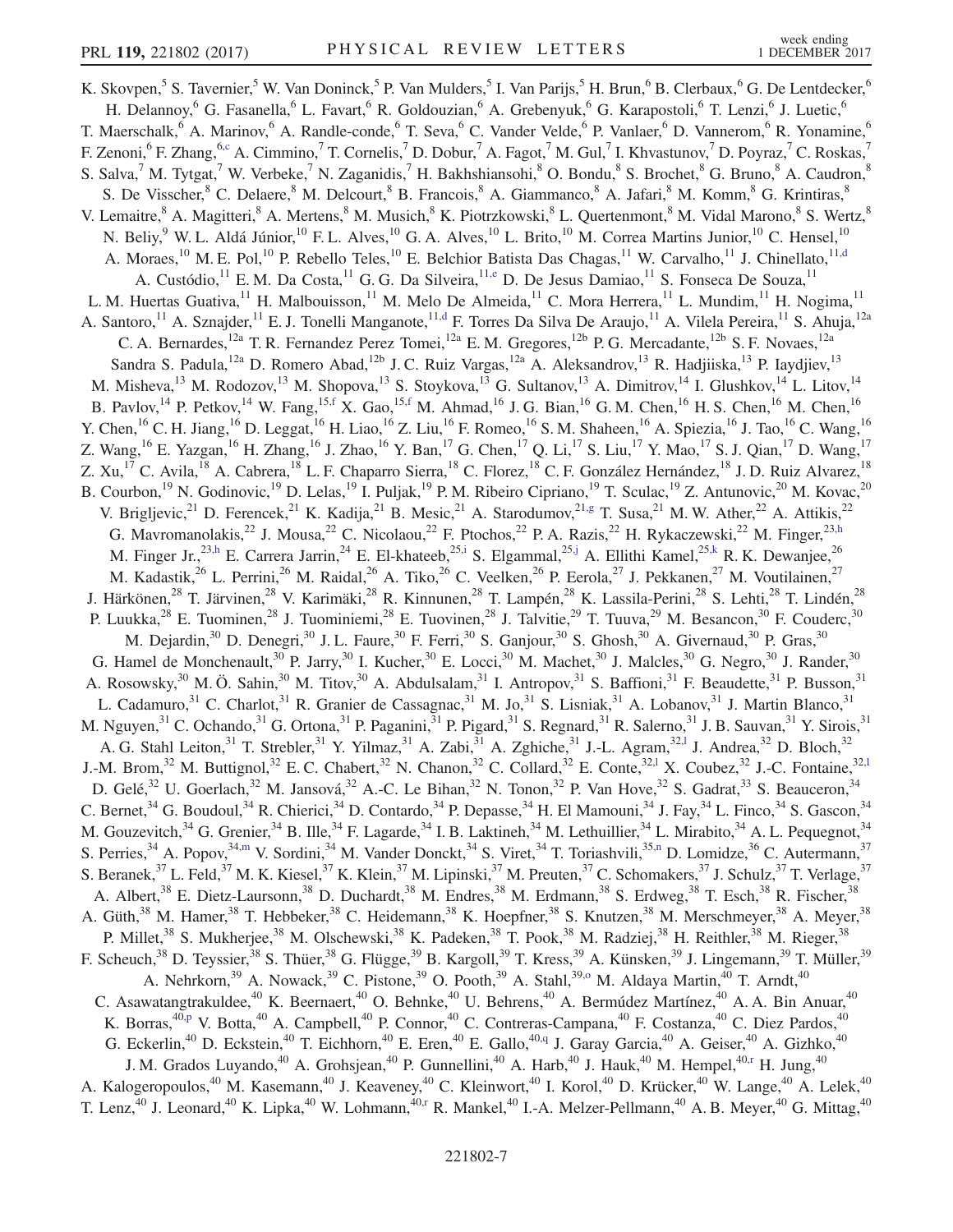<span id="page-7-8"></span><span id="page-7-7"></span><span id="page-7-6"></span><span id="page-7-5"></span><span id="page-7-4"></span><span id="page-7-3"></span><span id="page-7-2"></span><span id="page-7-1"></span><span id="page-7-0"></span>J. Mnich,<sup>40</sup> A. Mussgiller,<sup>40</sup> E. Ntomari,<sup>40</sup> D. Pitzl,<sup>40</sup> A. Raspereza,<sup>40</sup> B. Roland,<sup>40</sup> M. Savitskyi,<sup>40</sup> P. Saxena,<sup>40</sup> R. Shevchenko,<sup>40</sup> S. Spannagel,<sup>40</sup> N. Stefaniuk,<sup>40</sup> G. P. Van Onsem,<sup>40</sup> R. Walsh,<sup>40</sup> Y. Wen,<sup>40</sup> K. Wichmann,<sup>40</sup> C. Wissing,<sup>40</sup> O. Zenaiev,<sup>40</sup> S. Bein,<sup>41</sup> V. Blobel,<sup>41</sup> M. Centis Vignali,<sup>41</sup> T. Dreyer,<sup>41</sup> E. Garutti,<sup>41</sup> D. Gonzalez,<sup>41</sup> J. Haller,<sup>41</sup> A. Hinzmann,<sup>41</sup> M. Hoffmann,<sup>41</sup> A. Karavdina,<sup>41</sup> R. Klanner,<sup>41</sup> R. Kogler,<sup>41</sup> N. Kovalchuk,<sup>41</sup> S. Kurz,<sup>41</sup> T. Lapsien,<sup>41</sup> I. Marchesini,<sup>41</sup> D. Marconi,<sup>41</sup> M. Meyer,<sup>41</sup> M. Niedziela,<sup>41</sup> D. Nowatschin,<sup>41</sup> F. Pantaleo,<sup>41,0</sup> T. Peiffer,<sup>41</sup> A. Perieanu,<sup>41</sup> C. Scharf,<sup>41</sup> P. Schleper,<sup>41</sup> A. Schmidt,<sup>41</sup> S. Schumann,<sup>41</sup> J. Schwandt,<sup>41</sup> J. Sonneveld,<sup>41</sup> H. Stadie,<sup>41</sup> G. Steinbrück,<sup>41</sup> F. M. Stober,<sup>41</sup> M. Stöver,<sup>41</sup> H. Tholen,<sup>41</sup> D. Troendle,<sup>41</sup> E. Usai,<sup>41</sup> L. Vanelderen,<sup>41</sup> A. Vanhoefer,<sup>41</sup> B. Vormwald,<sup>41</sup> M. Akbiyik,<sup>42</sup> C. Barth,<sup>42</sup> S. Baur,<sup>42</sup> E. Butz,<sup>42</sup> R. Caspart,<sup>42</sup> T. Chwalek,<sup>42</sup> F. Colombo,<sup>42</sup> W. De Boer,<sup>42</sup> A. Dierlamm,<sup>42</sup> B. Freund,<sup>42</sup> R. Friese,<sup>42</sup> M. Giffels,<sup>42</sup> A. Gilbert,<sup>42</sup> D. Haitz,<sup>42</sup> F. Hartmann,<sup>42,0</sup> S. M. Heindl,<sup>42</sup> U. Husemann,<sup>42</sup> F. Kassel,<sup>4[2,o](#page-15-13)</sup> S. Kudella,<sup>42</sup> H. Mildner,<sup>42</sup> M. U. Mozer,<sup>42</sup> Th. Müller,<sup>42</sup> M. Plagge,<sup>42</sup> G. Quast,<sup>42</sup> K. Rabbertz,<sup>42</sup> M. Schröder,<sup>42</sup> I. Shvetsov,<sup>42</sup> G. Sieber,<sup>42</sup> H. J. Simonis,<sup>42</sup> R. Ulrich,<sup>42</sup> S. Wayand,<sup>42</sup> M. Weber,<sup>42</sup> T. Weiler,<sup>42</sup> S. Williamson,<sup>42</sup> C. Wöhrmann,<sup>42</sup> R. Wolf,<sup>42</sup> G. Anagnostou,<sup>43</sup> G. Daskalakis,<sup>43</sup> T. Geralis,<sup>43</sup> V. A. Giakoumopoulou,<sup>43</sup> A. Kyriakis,<sup>43</sup> D. Loukas,<sup>43</sup> I. Topsis-Giotis,<sup>43</sup> G. Karathanasis,<sup>44</sup> S. Kesisoglou,<sup>44</sup> A. Panagiotou,<sup>44</sup> N. Saoulidou,<sup>44</sup> A. I. Evangelou,<sup>45</sup> C. Foudas,<sup>45</sup> P. Kokkas,<sup>45</sup> S. Mallios,<sup>45</sup> N. Manthos,<sup>45</sup> I. Papadopoulos,<sup>45</sup> E. Paradas,<sup>45</sup> J. Strologas,<sup>45</sup> F. A. Triantis,<sup>45</sup> M. Csanad,<sup>46</sup> N. Filipovic,<sup>46</sup> G. Pasztor,<sup>46</sup> G. Bencze,<sup>47</sup> C. Hajdu,<sup>47</sup> D. Horvath,<sup>47[,s](#page-15-17)</sup> Á. Hunyadi,<sup>47</sup> F. Sikler,<sup>47</sup> V. Veszpremi,<sup>47</sup> G. Vesztergombi,<sup>47[,t](#page-15-18)</sup> A. J. Zsigmond,<sup>47</sup> N. Beni,<sup>48</sup> S. Czellar,<sup>48</sup> J. Karancsi,<sup>4[8,u](#page-15-19)</sup> A. Makovec,<sup>48</sup> J. Molnar,<sup>48</sup> Z. Szillasi,<sup>48</sup> M. Bartók,<sup>4[9,t](#page-15-18)</sup> P. Raics,<sup>49</sup> Z. L. Trocsanyi,<sup>49</sup> B. Ujvari,<sup>49</sup> S. Choudhury,<sup>50</sup> J. R. Komaragiri,<sup>50</sup> S. Bahinipati,<sup>51[,v](#page-15-20)</sup> S. Bhowmik,<sup>51</sup> P. Mal,<sup>51</sup> K. Mandal,<sup>51</sup> A. Nayak,<sup>5[1,w](#page-15-21)</sup> D. K. Sahoo,<sup>51[,v](#page-15-20)</sup> N. Sahoo,<sup>51</sup> S. K. Swain,<sup>51</sup> S. Bansal,<sup>52</sup> S. B. Beri,<sup>52</sup> V. Bhatnagar,<sup>52</sup> R. Chawla,<sup>52</sup> N. Dhingra,<sup>52</sup> A. K. Kalsi,<sup>52</sup> A. Kaur,<sup>52</sup> M. Kaur,<sup>52</sup> R. Kumar,<sup>52</sup> P. Kumari,<sup>52</sup> A. Mehta,<sup>52</sup> J. B. Singh,<sup>52</sup> G. Walia,<sup>52</sup> Ashok Kumar,<sup>53</sup> Aashaq Shah,<sup>53</sup> A. Bhardwaj,<sup>53</sup> S. Chauhan,<sup>53</sup> B. C. Choudhary,<sup>53</sup> R. B. Garg,<sup>53</sup> S. Keshri,<sup>53</sup> A. Kumar,<sup>53</sup> S. Malhotra,<sup>53</sup> M. Naimuddin,<sup>53</sup> K. Ranjan,<sup>53</sup> R. Sharma,<sup>53</sup> V. Sharma,<sup>53</sup> R. Bhardwaj,<sup>54</sup> R. Bhattacharya,<sup>54</sup> S. Bhattacharya,<sup>54</sup> U. Bhawandeep,<sup>54</sup> S. Dey,<sup>54</sup> S. Dutt,<sup>54</sup> S. Dutta,<sup>54</sup> S. Ghosh,<sup>54</sup> N. Majumdar,<sup>54</sup> A. Modak,<sup>54</sup> K. Mondal,<sup>54</sup> S. Mukhopadhyay,<sup>54</sup> S. Nandan,<sup>54</sup> A. Purohit,<sup>54</sup> A. Roy,<sup>54</sup> D. Roy,<sup>54</sup> S. Roy Chowdhury,<sup>54</sup> S. Sarkar,<sup>54</sup> M. Sharan,<sup>54</sup> S. Thakur,<sup>54</sup> P. K. Behera,<sup>55</sup> R. Chudasama,<sup>56</sup> D. Dutta,<sup>56</sup> V. Jha,<sup>56</sup> V. Kumar,<sup>56</sup> A. K. Mohanty,<sup>56[,o](#page-15-13)</sup> P. K. Netrakanti,<sup>56</sup> L. M. Pant,<sup>56</sup> P. Shukla,<sup>56</sup> A. Topkar,<sup>56</sup> T. Aziz,<sup>57</sup> S. Dugad,<sup>57</sup> B. Mahakud,<sup>57</sup> S. Mitra,<sup>57</sup> G. B. Mohanty,<sup>57</sup> N. Sur,<sup>57</sup> B. Sutar,<sup>57</sup> S. Banerjee,<sup>58</sup> S. Bhattacharya,<sup>58</sup> S. Chatterjee,<sup>58</sup> P. Das,<sup>58</sup> M. Guchait,<sup>58</sup> Sa. Jain,<sup>58</sup> S. Kumar,<sup>58</sup> M. Maity,<sup>5[8,x](#page-15-22)</sup> G. Majumder,<sup>58</sup> K. Mazumdar,<sup>58</sup> T. Sarkar,<sup>58,x</sup> N. Wickramage,<sup>5[8,y](#page-15-23)</sup> S. Chauhan,<sup>59</sup> S. Dube,<sup>59</sup> V. Hegde,<sup>59</sup> A. Kapoor,<sup>59</sup> K. Kothekar,<sup>59</sup> S. Pandey,<sup>59</sup> A. Rane,<sup>59</sup> S. Sharma,<sup>59</sup> S. Chenarani,<sup>60[,z](#page-15-24)</sup> E. Eskandari Tadavani,<sup>60</sup> S. M. Etesami,<sup>6[0,z](#page-15-24)</sup> M. Khakzad,<sup>60</sup> M. Mohammadi Najafabadi,<sup>60</sup> M. Naseri,<sup>60</sup> S. Paktinat Mehdiabadi,<sup>60[,aa](#page-15-25)</sup> F. Rezaei Hosseinabadi, <sup>60</sup> B. Safarzadeh, <sup>60[,bb](#page-15-26)</sup> M. Zeinali, <sup>60</sup> M. Felcini, <sup>61</sup> M. Grunewald, <sup>61</sup> M. Abbrescia, <sup>62a, 62b</sup> C. Calabria, <sup>62a,62b</sup> C. Caputo, <sup>62a,62b</sup> A. Colaleo, <sup>62a</sup> D. Creanza, <sup>62a,62c</sup> L. Cristella, <sup>62a,62b</sup> N. De Filippis, <sup>62a,62c</sup> M. De Palma,<sup>62a,62b</sup> F. Errico,<sup>62a,62b</sup> L. Fiore,<sup>62a</sup> G. Iaselli,<sup>62a,62c</sup> S. Lezki,<sup>62a,62b</sup> G. Maggi,<sup>62a,62c</sup> M. Maggi,<sup>62a</sup> G. Miniello,  $^{62a,62b}$  S. My,  $^{62a,62b}$  S. Nuzzo,  $^{62a,62b}$  A. Pompili,  $^{62a,62b}$  G. Pugliese,  $^{62a,62c}$  R. Radogna,  $^{62a,62b}$  A. Ranieri,  $^{62a}$ G. Selvaggi,<sup>62a,62b</sup> A. Sharma,<sup>62a</sup> L. Silvestris,<sup>62[a,o](#page-15-13)</sup> R. Venditti,<sup>62a</sup> P. Verwilligen,<sup>62a</sup> G. Abbiendi,<sup>63a</sup> C. Battilana,<sup>63a,63b</sup> D. Bonacorsi,<sup>63a,63b</sup> S. Braibant-Giacomelli,<sup>63a,63b</sup> R. Campanini,<sup>63a,63b</sup> P. Capiluppi,<sup>63a,63b</sup> A. Castro,<sup>63a,63b</sup> F. R. Cavallo,<sup>63a</sup> S. S. Chhibra,<sup>63a</sup> G. Codispoti,<sup>63a,63b</sup> M. Cuffiani,<sup>63a,63b</sup> G. M. Dallavalle,<sup>63a</sup> F. Fabbri,<sup>63a</sup> A. Fanfani,<sup>63a,63b</sup> D. Fasanella,<sup>63a,63b</sup> P. Giacomelli,<sup>63a</sup> C. Grandi,<sup>63a</sup> L. Guiducci,<sup>63a,63b</sup> S. Marcellini,<sup>63a</sup> G. Masetti,<sup>63a</sup> A. Montanari,<sup>63a</sup> F. L. Navarria,<sup>63a,63b</sup> A. Perrotta,<sup>63a</sup> A. M. Rossi,<sup>63a,63b</sup> T. Rovelli,<sup>63a,63b</sup> G. P. Siroli,<sup>63a,63b</sup> N. Tosi,<sup>63a</sup> S. Albergo,<sup>64a,64b</sup> S. Costa,<sup>64a,64b</sup> A. Di Mattia,<sup>64a</sup> F. Giordano,<sup>64a,64b</sup> R. Potenza,<sup>64a,64b</sup> A. Tricomi,<sup>64a,64b</sup> C. Tuve,<sup>64a,64b</sup> G. Barbagli,<sup>65a</sup> K. Chatterjee,<sup>65a,65b</sup> V. Ciulli, <sup>65a,65b</sup> C. Civinini, <sup>65a</sup> R. D'Alessandro, <sup>65a,65b</sup> E. Focardi, <sup>65a,65b</sup> P. Lenzi, <sup>65a,65b</sup> M. Meschini, <sup>65a</sup> S. Paoletti, <sup>65a</sup> L. Russo,<sup>65[a,cc](#page-15-27)</sup> G. Sguazzoni,<sup>65a</sup> D. Strom,<sup>65a</sup> L. Viliani,<sup>65a,65[b,o](#page-15-13)</sup> L. Benussi,<sup>66</sup> S. Bianco,<sup>66</sup> F. Fabbri,<sup>66</sup> D. Piccolo,<sup>66</sup> F. Primavera, <sup>66,0</sup> C. Biggio, <sup>67a</sup> V. Calvelli, <sup>67a,67b</sup> F. Ferro, <sup>67a</sup> E. Robutti, <sup>67a</sup> S. Tosi, <sup>67a,67b</sup> L. Brianza, <sup>68a,68b</sup> F. Brivio, <sup>68a,68b</sup> V. Ciriolo,<sup>68a,68b</sup> M. E. Dinardo,<sup>68a,68b</sup> S. Fiorendi,<sup>68a,68b</sup> S. Gennai,<sup>68a</sup> A. Ghezzi,<sup>68a,68b</sup> P. Govoni,<sup>68a,68b</sup> M. Malberti,<sup>68a,68b</sup> S. Malvezzi,<sup>68a</sup> R. A. Manzoni,<sup>68a,68b</sup> D. Menasce,<sup>68a</sup> L. Moroni,<sup>68a</sup> M. Paganoni,<sup>68a,68b</sup> K. Pauwels,<sup>68a,68b</sup> D. Pedrini,<sup>68a</sup> S. Pigazzini,<sup>68a,68b[,dd](#page-16-0)</sup> S. Ragazzi,<sup>68a,68b</sup> T. Tabarelli de Fatis,<sup>68a,68b</sup> S. Buontempo,<sup>69a</sup> N. Cavallo,<sup>69a,69c</sup> S. Di Guida,<sup>69a,69d,0</sup> F. Fabozzi,<sup>69a,69c</sup> F. Fienga,<sup>69a,69b</sup> A. O. M. Iorio,<sup>69a,69b</sup> W. A. Khan,<sup>69a</sup> L. Lista,<sup>69a</sup> S. Meola,<sup>69a,69[d,o](#page-15-13)</sup> P. Paolucci,<sup>69a,0</sup> C. Sciacca,<sup>69a,69b</sup> F. Thyssen,<sup>69a</sup> P. Azzi,<sup>70a[,o](#page-15-13)</sup> N. Bacchetta,<sup>70a</sup> L. Benato,<sup>70a,70b</sup> D. Bisello,<sup>70a,70b</sup> A. Boletti,<sup>70a,70b</sup> R. Carlin,<sup>70a,70b</sup> A. Carvalho Antunes De Oliveira,<sup>70a,70b</sup> P. Checchia,<sup>70a</sup> P. De Castro Manzano,<sup>70a</sup> T. Dorigo,<sup>70a</sup> F. Gasparini,<sup>70a,70b</sup> U. Gasparini,<sup>70a,70b</sup> A. Gozzelino,<sup>70a</sup> S. Lacaprara,<sup>70a</sup> P. Lujan,<sup>70a</sup> M. Margoni,<sup>70a,70b</sup>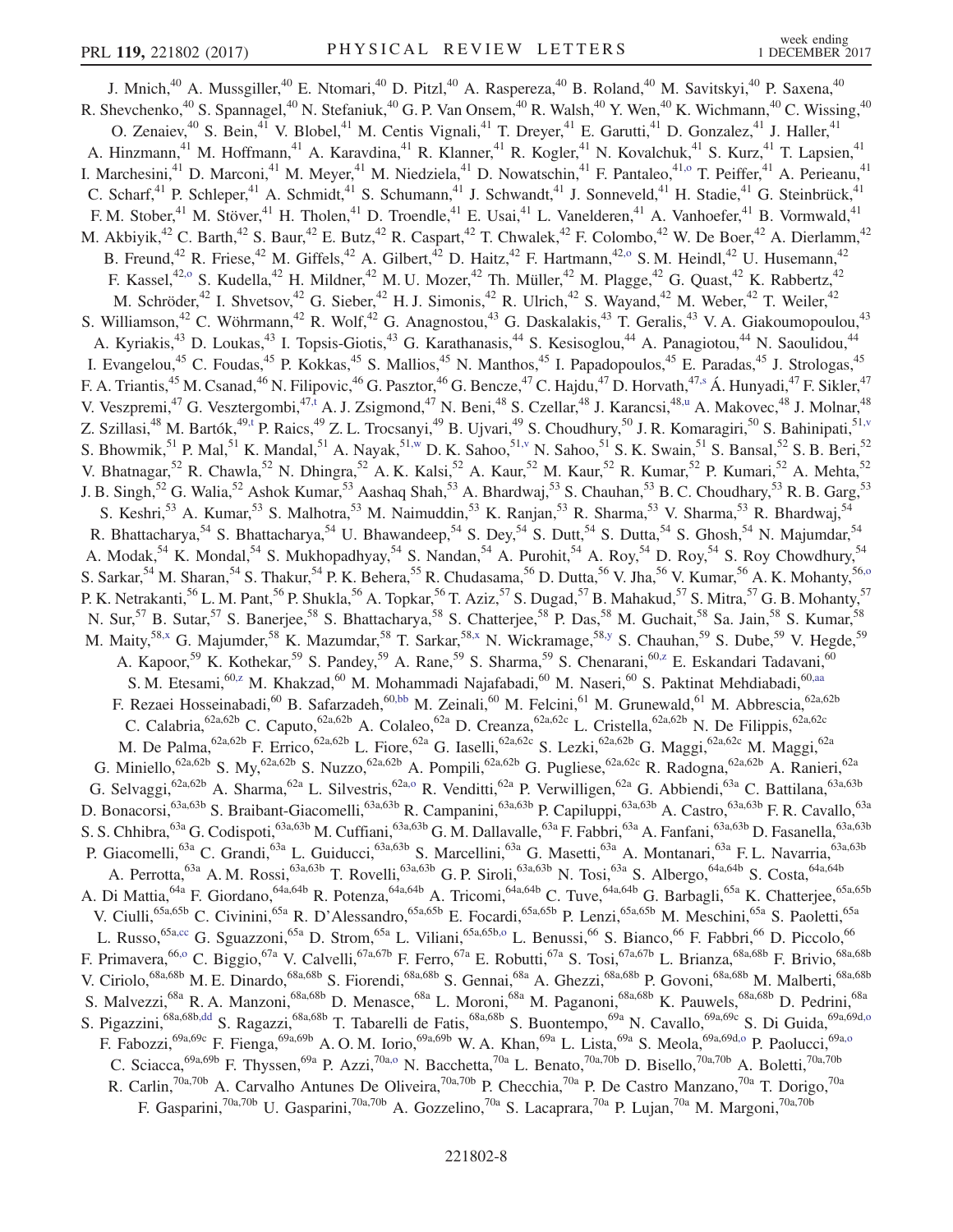<span id="page-8-10"></span><span id="page-8-9"></span><span id="page-8-8"></span><span id="page-8-7"></span><span id="page-8-6"></span><span id="page-8-5"></span><span id="page-8-4"></span><span id="page-8-3"></span><span id="page-8-2"></span><span id="page-8-1"></span><span id="page-8-0"></span>A. T. Meneguzzo,<sup>70a,70b</sup> N. Pozzobon,<sup>70a,70b</sup> P. Ronchese,<sup>70a,70b</sup> R. Rossin,<sup>70a,70b</sup> F. Simonetto,<sup>70a,70b</sup> E. Torassa,<sup>70a</sup> M. Zanetti,<sup>70a,70b</sup> P. Zotto,<sup>70a,70b</sup> G. Zumerle,<sup>70a,70b</sup> A. Braghieri,<sup>71a</sup> F. Fallavollita,<sup>71a,71b</sup> A. Magnani,<sup>71a,71b</sup> P. Montagna,<sup>71a,71b</sup> S. P. Ratti,<sup>71a,71b</sup> V. Re,<sup>71a</sup> M. Ressegotti,<sup>71a</sup> C. Riccardi,<sup>71a,71b</sup> P. Salvini,<sup>71a</sup> I. Vai,<sup>71a,71b</sup> P. Vitulo,<sup>71a,71b</sup> L. Alunni Solestizi,<sup>72a,72b</sup> M. Biasini,<sup>72a,72b</sup> G. M. Bilei,<sup>72a</sup> C. Cecchi,<sup>72a,72b</sup> D. Ciangottini,<sup>72a,72b</sup> L. Fanò,<sup>72a,72b</sup> P. Lariccia,<sup>72a,72b</sup> R. Leonardi,<sup>72a,72b</sup> E. Manoni,<sup>72a</sup> G. Mantovani,<sup>72a,72b</sup> V. Mariani,<sup>72a,72b</sup> M. Menichelli,<sup>72a</sup> A. Rossi,<sup>72a,72b</sup> A. Santocchia,<sup>72a,72b</sup> D. Spiga,<sup>72a</sup> K. Androsov,<sup>73a</sup> P. Azzurri,<sup>73a[,o](#page-15-13)</sup> G. Bagliesi,<sup>73a</sup> J. Bernardini,<sup>73a</sup> T. Boccali,<sup>73a</sup> L. Borrello,<sup>73a</sup> R. Castaldi,<sup>73a</sup> M. A. Ciocci,<sup>73a,73b</sup> R. Dell'Orso,<sup>73a</sup> G. Fedi,<sup>73a</sup> L. Giannini,<sup>73a,73c</sup> A. Giassi,<sup>73a</sup> M. T. Grippo,<sup>73a[,cc](#page-15-27)</sup> F. Ligabue,<sup>73a,73c</sup> T. Lomtadze,<sup>73a</sup> E. Manca,<sup>73a,73c</sup> G. Mandorli,<sup>73a,73c</sup> L. Martini,<sup>73a,73b</sup> A. Messineo,<sup>73a,73b</sup> F. Palla,<sup>73a</sup> A. Rizzi,<sup>73a,73b</sup> A. Savoy-Navarro,<sup>73[a,ee](#page-16-1)</sup> P. Spagnolo,<sup>73a</sup> R. Tenchini,<sup>73a</sup> G. Tonelli,<sup>73a,73b</sup> A. Venturi,<sup>73a</sup> P. G. Verdini,<sup>73a</sup> L. Barone,<sup>74a,74b</sup> F. Cavallari,<sup>74a</sup> M. Cipriani,<sup>74a,74b</sup> N. Daci,<sup>74a</sup> D. Del Re,<sup>74a,74[b,o](#page-15-13)</sup> M. Diemoz,<sup>74a</sup> S. Gelli,<sup>74a,74b</sup> E. Longo,<sup>74a,74b</sup> F. Margaroli,<sup>74a,74b</sup> B. Marzocchi,<sup>74a,74b</sup> P. Meridiani,<sup>74a</sup> G. Organtini,<sup>74a,74b</sup> R. Paramatti,<sup>74a,74b</sup> F. Preiato,<sup>74a,74b</sup> S. Rahatlou,<sup>74a,74b</sup> C. Rovelli,<sup>74a</sup> F. Santanastasio,<sup>74a,74b</sup> N. Amapane,<sup>75a,75b</sup> R. Arcidiacono,<sup>75a,75c</sup> S. Argiro,<sup>75a,75b</sup> M. Arneodo,<sup>75a,75c</sup> N. Bartosik,<sup>75a</sup> R. Bellan,<sup>75a,75b</sup> C. Biino,<sup>75a</sup> N. Cartiglia,<sup>75a</sup> F. Cenna,<sup>75a,75b</sup> M. Costa,<sup>75a,75b</sup> R. Covarelli,<sup>75a,75b</sup> A. Degano,<sup>75a,75b</sup> N. Demaria,<sup>75a</sup> B. Kiani,<sup>75a,75b</sup> C. Mariotti,<sup>75a</sup> S. Maselli,<sup>75a</sup> E. Migliore,<sup>75a,75b</sup> V. Monaco,<sup>75a,75b</sup> E. Monteil,<sup>75a,75b</sup> M. Monteno,<sup>75a</sup> M. M. Obertino,<sup>75a,75b</sup> L. Pacher,<sup>75a,75b</sup> N. Pastrone,<sup>75a</sup> M. Pelliccioni,<sup>75a</sup> G. L. Pinna Angioni,<sup>75a,75b</sup> F. Ravera,<sup>75a,75b</sup> A. Romero,<sup>75a,75b</sup> M. Ruspa,<sup>75a,75c</sup> R. Sacchi,<sup>75a,75b</sup> K. Shchelina,<sup>75a,75b</sup> V. Sola,<sup>75a</sup> A. Solano,<sup>75a,75b</sup> A. Staiano,<sup>75a</sup> P. Traczyk,<sup>75a,75b</sup> S. Belforte,<sup>76a</sup> M. Casarsa,<sup>76a</sup> F. Cossutti,<sup>76a</sup> G. Della Ricca,<sup>76a,76b</sup> A. Zanetti,<sup>76a</sup> D. H. Kim,<sup>77</sup> G. N. Kim,<sup>77</sup> M. S. Kim,<sup>77</sup> J. Lee,<sup>77</sup> S. Lee,<sup>77</sup> S. W. Lee,<sup>77</sup> C. S. Moon,<sup>77</sup> Y. D. Oh,<sup>77</sup> S. Sekmen,<sup>77</sup> D. C. Son,<sup>77</sup> Y. C. Yang,<sup>77</sup> A. Lee,<sup>78</sup> H. Kim,<sup>79</sup> D. H. Moon,<sup>79</sup> G. Oh,<sup>79</sup> J. A. Brochero Cifuentes,<sup>80</sup> J. Goh, $^{80}$  T. J. Kim, $^{80}$  S. Cho, $^{81}$  S. Choi, $^{81}$  Y. Go, $^{81}$  D. Gyun, $^{81}$  S. Ha, $^{81}$  B. Hong, $^{81}$  Y. Jo, $^{81}$  Y. Kim, $^{81}$  K. Lee, $^{81}$  K. S. Lee, $^{81}$ S. Lee, <sup>81</sup> J. Lim, <sup>81</sup> S. K. Park, <sup>81</sup> Y. Roh, <sup>81</sup> J. Almond, <sup>82</sup> J. Kim, <sup>82</sup> J. S. Kim, <sup>82</sup> H. Lee, <sup>82</sup> K. Lee, <sup>82</sup> K. Nam, <sup>82</sup> S. B. Oh, <sup>82</sup> B. C. Radburn-Smith,  $82$  S. h. Seo,  $82$  U. K. Yang,  $82$  H. D. Yoo,  $82$  G. B. Yu,  $82$  M. Choi,  $83$  H. Kim,  $83$  J. H. Kim,  $83$  J. S. H. Lee,  $83$ I. C. Park, <sup>83</sup> G. Ryu, <sup>83</sup> Y. Choi, <sup>84</sup> C. Hwang, <sup>84</sup> J. Lee, <sup>84</sup> I. Yu, <sup>84</sup> V. Dudenas, <sup>85</sup> A. Juodagalvis, <sup>85</sup> J. Vaitkus, <sup>85</sup> I. Ahmed, <sup>86</sup> Z. A. Ibrahim, $^{86}$  M. A. B. Md Ali, $^{86,ff}$  $^{86,ff}$  $^{86,ff}$  F. Mohamad Idris, $^{86,gg}$  $^{86,gg}$  $^{86,gg}$  W. A. T. Wan Abdullah, $^{86}$  M. N. Yusli, $^{86}$  Z. Zolkapli, $^{86}$ Z. A. Ibrahim,  $86$  M. A. B. Md Ali,  $86$ ,  $\text{ff}$  F. Mohamad Idris,  $86$ ,  $\text{gg}$  W. A. T. Wan Abdullah,  $86$  M. N. Yusli,  $86$  Z. Zolkapli,  $86$  R. Reyes-Almanza,  $87$  G. Ramirez-Sanchez,  $87$  M. C. Duran-Osuna,  $87$  H. I. Heredia-De La Cruz,<sup>8[7,hh](#page-16-4)</sup> R. I. Rabadan-Trejo,<sup>87</sup> R. Lopez-Fernandez,<sup>87</sup> J. Mejia Guisao,<sup>87</sup> A. Sanchez-Hernandez,<sup>87</sup> S. Carrillo Moreno, <sup>88</sup> C. Oropeza Barrera, <sup>88</sup> F. Vazquez Valencia, <sup>88</sup> I. Pedraza, <sup>89</sup> H. A. Salazar Ibarguen, <sup>89</sup> C. Uribe Estrada,  $89$  A. Morelos Pineda,  $90$  D. Krofcheck,  $91$  P. H. Butler,  $92$  A. Ahmad,  $93$  M. Ahmad,  $93$  Q. Hassan,  $93$ H. R. Hoorani,<sup>93</sup> A. Saddique,<sup>93</sup> M. A. Shah,<sup>93</sup> M. Shoaib,<sup>93</sup> M. Waqas,<sup>93</sup> H. Bialkowska,<sup>94</sup> M. Bluj,<sup>94</sup> B. Boimska,<sup>94</sup> T. Frueboes,<sup>94</sup> M. Górski,<sup>94</sup> M. Kazana,<sup>94</sup> K. Nawrocki,<sup>94</sup> K. Romanowska-Rybinska,<sup>94</sup> M. Szleper,<sup>94</sup> P. Zalewski,<sup>94</sup> K. Bunkowski,<sup>95</sup> A. Byszuk,<sup>9[5,ii](#page-16-5)</sup> K. Doroba,<sup>95</sup> A. Kalinowski,<sup>95</sup> M. Konecki,<sup>95</sup> J. Krolikowski,<sup>95</sup> M. Misiura,<sup>95</sup> M. Olszewski,<sup>95</sup> A. Pyskir,<sup>95</sup> M. Walczak,<sup>95</sup> P. Bargassa,<sup>96</sup> C. Beirão Da Cruz E Silva,<sup>96</sup> B. Calpas,<sup>9[6,jj](#page-16-6)</sup> A. Di Francesco,<sup>96</sup> P. Faccioli,  $^{96}$  M. Gallinaro,  $^{96}$  J. Hollar,  $^{96}$  N. Leonardo,  $^{96}$  L. Lloret Iglesias,  $^{96}$  M. V. Nemallapudi,  $^{96}$  J. Seixas,  $^{96}$  O. Toldaiev,  $^{96}$ <br>P. Faccioli,  $^{96}$  M. Gallinaro,  $^{96}$  J. Hollar, D. Vadruccio, <sup>96</sup> J. Varela, <sup>96</sup> S. Afanasiev, <sup>97</sup> P. Bunin, <sup>97</sup> M. Gavrilenko, <sup>97</sup> I. Golutvin, <sup>97</sup> I. Gorbunov, <sup>97</sup> A. Kamenev, <sup>97</sup> V. Karjavin, <sup>97</sup> A. Lanev, <sup>97</sup> A. Malakhov, <sup>97</sup> V. Matveev, <sup>9[7,kk,ll](#page-16-7)</sup> V. Palichik, <sup>97</sup> V. Perelygin, <sup>97</sup> S. Shmatov, <sup>97</sup> S. Shulha, <sup>97</sup> N. Skatchkov, <sup>97</sup> V. Smirnov, <sup>97</sup> N. Voytishin, <sup>97</sup> A. Zarubin, <sup>97</sup> Y. Ivanov, <sup>98</sup> V. Kim, <sup>9[8,mm](#page-16-8)</sup> E. Kuznetsova, <sup>9[8,nn](#page-16-9)</sup> P. Levchenko, <sup>98</sup> V. Murzin,<sup>98</sup> V. Oreshkin,<sup>98</sup> I. Smirnov,<sup>98</sup> V. Sulimov,<sup>98</sup> L. Uvarov,<sup>98</sup> S. Vavilov,<sup>98</sup> A. Vorobyev,<sup>98</sup> Yu. Andreev,<sup>99</sup> A. Dermenev,<sup>99</sup> S. Gninenko,<sup>99</sup> N. Golubev,<sup>99</sup> A. Karneyeu,<sup>99</sup> M. Kirsanov,<sup>99</sup> N. Krasnikov,<sup>99</sup> A. Pashenkov,<sup>99</sup> D. Tlisov,<sup>99</sup> A. Toropin, <sup>99</sup> V. Epshteyn, <sup>100</sup> V. Gavrilov, <sup>100</sup> N. Lychkovskaya, <sup>100</sup> V. Popov, <sup>100</sup> I. Pozdnyakov, <sup>100</sup> G. Safronov, <sup>100</sup> A. Spiridonov,<sup>100</sup> A. Stepennov,<sup>100</sup> M. Toms,<sup>100</sup> E. Vlasov,<sup>100</sup> A. Zhokin,<sup>100</sup> T. Aushev,<sup>101</sup> A. Bylinkin,<sup>101[,ll](#page-16-10)</sup> R. Chistov,<sup>102,00</sup> M. Danilov,<sup>102,00</sup> P. Parygin,<sup>102</sup> D. Philippov,<sup>102</sup> S. Polikarpov,<sup>102</sup> E. Tarkovskii,<sup>102</sup> V. Andreev,<sup>103</sup> M. Azarkin,<sup>103,11</sup> I. Dremin,<sup>103[,ll](#page-16-10)</sup> M. Kirakosyan,<sup>103,ll</sup> A. Terkulov,<sup>103</sup> A. Baskakov,<sup>104</sup> A. Belyaev,<sup>104</sup> E. Boos,<sup>104</sup> M. Dubinin,<sup>104[,pp](#page-16-12)</sup> L. Dudko,<sup>104</sup> A. Ershov,<sup>104</sup> A. Gribushin,<sup>104</sup> V. Klyukhin,<sup>104</sup> O. Kodolova,<sup>104</sup> I. Lokhtin,<sup>104</sup> I. Miagkov,<sup>104</sup> S. Obraztsov,<sup>104</sup> S. Petrushanko,<sup>104</sup> V. Savrin,<sup>104</sup> A. Snigirev,<sup>104</sup> V. Blinov,<sup>105[,qq](#page-16-13)</sup> Y. Skovpen,<sup>105,qq</sup> D. Shtol,<sup>105,qq</sup> I. Azhgirey,<sup>106</sup> I. Bayshev,<sup>106</sup> S. Bitioukov,<sup>106</sup> D. Elumakhov,<sup>106</sup> V. Kachanov,<sup>106</sup> A. Kalinin,<sup>106</sup> D. Konstantinov,<sup>106</sup> V. Krychkine,<sup>106</sup> V. Petrov,<sup>106</sup> R. Ryutin,<sup>106</sup> A. Sobol,<sup>106</sup> S. Troshin,<sup>106</sup> N. Tyurin,<sup>106</sup> A. Uzunian,<sup>106</sup> A. Volkov,<sup>106</sup> P. Adzic,<sup>107[,rr](#page-16-14)</sup> P. Cirkovic,<sup>107</sup> D. Devetak,<sup>107</sup> M. Dordevic,<sup>107</sup> J. Milosevic,<sup>107</sup> V. Rekovic,<sup>107</sup> J. Alcaraz Maestre,<sup>108</sup> M. Barrio Luna,<sup>108</sup> M. Cerrada,<sup>108</sup> N. Colino,<sup>108</sup> B. De La Cruz,<sup>108</sup> A. Delgado Peris,<sup>108</sup> A. Escalante Del Valle,<sup>108</sup> C. Fernandez Bedoya,<sup>108</sup> J. P. Fernández Ramos, <sup>108</sup> J. Flix, <sup>108</sup> M. C. Fouz, <sup>108</sup> P. Garcia-Abia, <sup>108</sup> O. Gonzalez Lopez, <sup>108</sup> S. Goy Lopez, <sup>108</sup>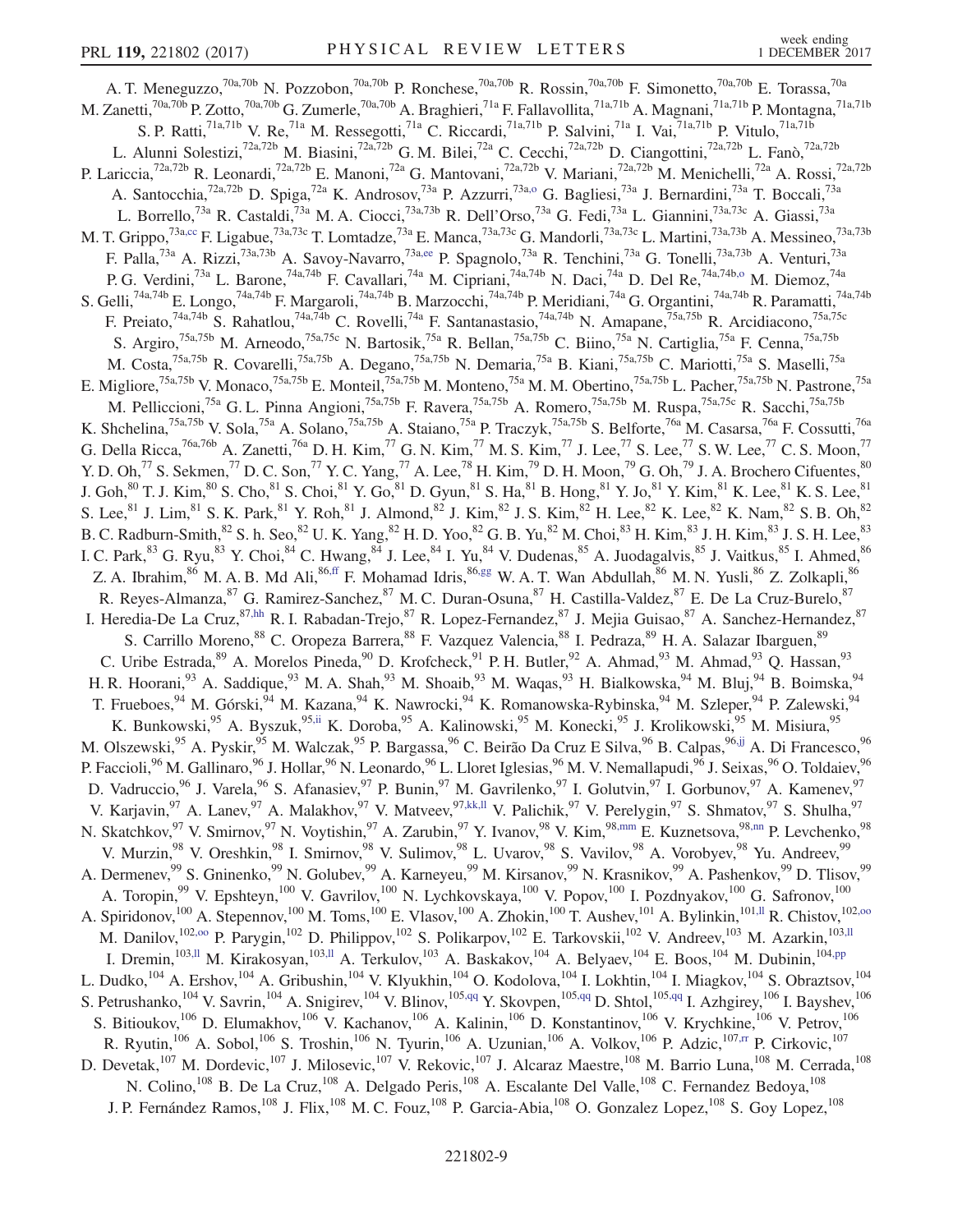<span id="page-9-14"></span><span id="page-9-13"></span><span id="page-9-12"></span><span id="page-9-11"></span><span id="page-9-10"></span><span id="page-9-9"></span><span id="page-9-8"></span><span id="page-9-7"></span><span id="page-9-6"></span><span id="page-9-5"></span><span id="page-9-4"></span><span id="page-9-3"></span><span id="page-9-2"></span><span id="page-9-1"></span><span id="page-9-0"></span>J. M. Hernandez,<sup>108</sup> M. I. Josa,<sup>108</sup> A. Pérez-Calero Yzquierdo,<sup>108</sup> J. Puerta Pelayo,<sup>108</sup> A. Quintario Olmeda,<sup>108</sup> I. Redondo,<sup>108</sup> L. Romero,<sup>108</sup> M. S. Soares,<sup>108</sup> A. Álvarez Fernández,<sup>108</sup> J. F. de Trocóniz,<sup>109</sup> M. Missiroli,<sup>109</sup> D. Moran,<sup>109</sup> J. Cuevas,<sup>110</sup> C. Erice,<sup>110</sup> J. Fernandez Menendez,<sup>110</sup> I. Gonzalez Caballero,<sup>110</sup> J. R. González Fernández,<sup>110</sup> E. Palencia Cortezon, 110 S. Sanchez Cruz, 110 I. Suárez Andrés, 110 P. Vischia, 110 J.M. Vizan Garcia, 110 I.J. Cabrillo, 111 A. Calderon,<sup>111</sup> B. Chazin Quero,<sup>111</sup> E. Curras,<sup>111</sup> J. Duarte Campderros,<sup>111</sup> M. Fernandez,<sup>111</sup> J. Garcia-Ferrero,<sup>111</sup> G. Gomez,<sup>111</sup> A. Lopez Virto,<sup>111</sup> J. Marco,<sup>111</sup> C. Martinez Rivero,<sup>111</sup> P. Martinez Ruiz del Arbol,<sup>111</sup> F. Matorras,<sup>111</sup> J. Piedra Gomez, <sup>111</sup> T. Rodrigo, <sup>111</sup> A. Ruiz-Jimeno, <sup>111</sup> L. Scodellaro, <sup>111</sup> N. Trevisani, <sup>111</sup> I. Vila, <sup>111</sup> R. Vilar Cortabitarte, <sup>111</sup> D. Abbaneo,<sup>112</sup> E. Auffray,<sup>112</sup> P. Baillon,<sup>112</sup> A. H. Ball,<sup>112</sup> D. Barney,<sup>112</sup> M. Bianco,<sup>112</sup> P. Bloch,<sup>112</sup> A. Bocci,<sup>112</sup> C. Botta,<sup>112</sup> T. Camporesi,<sup>112</sup> R. Castello,<sup>112</sup> M. Cepeda,<sup>112</sup> G. Cerminara,<sup>112</sup> E. Chapon,<sup>112</sup> Y. Chen,<sup>112</sup> D. d'Enterria,<sup>112</sup> A. Dabrowski,<sup>112</sup> V. Daponte,<sup>112</sup> A. David,<sup>112</sup> M. De Gruttola,<sup>112</sup> A. De Roeck,<sup>112</sup> E. Di Marco,<sup>112[,ss](#page-16-15)</sup> M. Dobson,<sup>112</sup> B. Dorney,<sup>112</sup> T. du Pree,<sup>112</sup> M. Dünser,<sup>112</sup> N. Dupont,<sup>112</sup> A. Elliott-Peisert,<sup>112</sup> P. Everaerts,<sup>112</sup> G. Franzoni,<sup>112</sup> J. Fulcher,<sup>112</sup> W. Funk,<sup>112</sup> D. Gigi,<sup>112</sup> K. Gill,<sup>112</sup> F. Glege,<sup>112</sup> D. Gulhan,<sup>112</sup> S. Gundacker,<sup>112</sup> M. Guthoff,<sup>112</sup> P. Harris,<sup>112</sup> J. Hegeman,<sup>112</sup> V. Innocente,<sup>112</sup> P. Janot,<sup>112</sup> O. Karacheban,<sup>11[2,r](#page-15-16)</sup> J. Kieseler,<sup>112</sup> H. Kirschenmann,<sup>112</sup> V. Knünz,<sup>112</sup> A. Kornmayer,<sup>112,0</sup> M. J. Kortelainen,<sup>112</sup> M. Krammer,<sup>11[2,b](#page-15-0)</sup> C. Lange,<sup>112</sup> P. Lecoq,<sup>112</sup> C. Lourenço,<sup>112</sup> M. T. Lucchini,<sup>112</sup> L. Malgeri,<sup>112</sup> M. Mannelli,<sup>112</sup> A. Martelli,<sup>112</sup> F. Meijers,<sup>112</sup> J. A. Merlin,<sup>112</sup> S. Mersi,<sup>112</sup> E. Meschi,<sup>112</sup> P. Milenovic,<sup>11[2,tt](#page-16-16)</sup> F. Moortgat,<sup>112</sup> M. Mulders, <sup>112</sup> H. Neugebauer, <sup>112</sup> S. Orfanelli, <sup>112</sup> L. Orsini, <sup>112</sup> L. Pape, <sup>112</sup> E. Perez, <sup>112</sup> M. Peruzzi, <sup>112</sup> A. Petrilli, <sup>112</sup> G. Petrucciani,<sup>112</sup> A. Pfeiffer,<sup>112</sup> M. Pierini,<sup>112</sup> A. Racz,<sup>112</sup> T. Reis,<sup>112</sup> G. Rolandi,<sup>112[,uu](#page-16-17)</sup> M. Rovere,<sup>112</sup> H. Sakulin,<sup>112</sup> C. Schäfer,<sup>112</sup> C. Schwick,<sup>112</sup> M. Seidel,<sup>112</sup> M. Selvaggi,<sup>112</sup> A. Sharma,<sup>112</sup> P. Silva,<sup>112</sup> P. Sphicas,<sup>11[2,vv](#page-16-18)</sup> A. Stakia,<sup>112</sup> J. Steggemann,<sup>112</sup> M. Stoye,<sup>112</sup> M. Tosi,<sup>112</sup> D. Treille,<sup>112</sup> A. Triossi,<sup>112</sup> A. Tsirou,<sup>112</sup> V. Veckalns,<sup>112[,ww](#page-16-19)</sup> G. I. Veres,<sup>112[,t](#page-15-18)</sup> M. Verweij, $^{112}$  N. Wardle, $^{112}$  W. D. Zeuner, $^{112}$  W. Bertl, $^{113}$ , $^{113}$ , $^{113}$ , $^{113}$ , $^{113}$ , $^{113}$ , $^{113}$ , $^{113}$ , $^{113}$ , $^{113}$ , $^{113}$ , $^{113}$ , $^{113}$ , $^{113}$ , $^{113}$ , $^{113}$ , $^{113}$ , $^{113}$ , $^{113}$ , $^{$ R. Horisberger,<sup>113</sup> Q. Ingram,<sup>113</sup> H. C. Kaestli,<sup>113</sup> D. Kotlinski,<sup>113</sup> U. Langenegger,<sup>113</sup> T. Rohe,<sup>113</sup> S. A. Wiederkehr,<sup>113</sup> F. Bachmair, <sup>114</sup> L. Bäni, <sup>114</sup> P. Berger, <sup>114</sup> L. Bianchini, <sup>114</sup> B. Casal, <sup>114</sup> G. Dissertori, <sup>114</sup> M. Dittmar, <sup>114</sup> M. Donegà, <sup>114</sup> C. Grab,  $114$  C. Heidegger,  $114$  D. Hits,  $114$  J. Hoss,  $114$  G. Kasieczka,  $114$  T. Klijnsma,  $114$  W. Lustermann,  $114$  B. Mangano,  $114$ M. Marionneau, <sup>114</sup> M. T. Meinhard, <sup>114</sup> D. Meister, <sup>114</sup> F. Micheli, <sup>114</sup> P. Musella, <sup>114</sup> F. Nessi-Tedaldi, <sup>114</sup> F. Pandolfi, <sup>114</sup> J. Pata,<sup>114</sup> F. Pauss,<sup>114</sup> G. Perrin,<sup>114</sup> L. Perrozzi,<sup>114</sup> M. Quittnat,<sup>114</sup> M. Reichmann,<sup>114</sup> M. Schönenberger,<sup>114</sup> L. Shchutska,<sup>114</sup> V. R. Tavolaro,<sup>114</sup> K. Theofilatos,<sup>114</sup> M. L. Vesterbacka Olsson,<sup>114</sup> R. Wallny,<sup>114</sup> D. H. Zhu,<sup>114</sup> T. K. Aarrestad,<sup>115</sup> C. Amsler,<sup>11[5,yy](#page-16-21)</sup> M. F. Canelli,<sup>115</sup> A. De Cosa,<sup>115</sup> R. Del Burgo,<sup>115</sup> S. Donato,<sup>115</sup> C. Galloni,<sup>115</sup> T. Hreus,<sup>115</sup> B. Kilminster,<sup>115</sup> J. Ngadiuba,<sup>115</sup> D. Pinna,<sup>115</sup> G. Rauco,<sup>115</sup> P. Robmann,<sup>115</sup> D. Salerno,<sup>115</sup> C. Seitz,<sup>115</sup> Y. Takahashi,<sup>115</sup> A. Zucchetta,<sup>115</sup> V. Candelise,  $^{116}$  T. H. Doan,  $^{116}$  Sh. Jain,  $^{116}$  R. Khurana,  $^{116}$  C. M. Kuo,  $^{116}$  W. Lin,  $^{116}$  A. Pozdnyakov,  $^{116}$  S. S. Yu,  $^{116}$ Arun Kumar,<sup>117</sup> P. Chang,<sup>117</sup> Y. Chao,<sup>117</sup> K. F. Chen,<sup>117</sup> P. H. Chen,<sup>117</sup> F. Fiori,<sup>117</sup> W.-S. Hou,<sup>117</sup> Y. Hsiung,<sup>117</sup> Y. F. Liu,<sup>117</sup> R.-S. Lu,<sup>117</sup> E. Paganis,<sup>117</sup> A. Psallidas,<sup>117</sup> A. Steen,<sup>117</sup> J. f. Tsai,<sup>117</sup> B. Asavapibhop,<sup>118</sup> K. Kovitanggoon,<sup>118</sup> G. Singh,<sup>118</sup> N. Srimanobhas,<sup>118</sup> A. Adiguzel,<sup>119[,zz](#page-16-22)</sup> F. Boran,<sup>119</sup> S. Cerci,<sup>11[9,aaa](#page-16-23)</sup> S. Damarseckin,<sup>119</sup> Z. S. Demiroglu,<sup>119</sup> C. Dozen,<sup>119</sup> I. Dumanoglu,  $^{119}$  S. Girgis,  $^{119}$  G. Gokbulut,  $^{119}$  Y. Guler,  $^{119}$  I. Hos,  $^{119,bbb}$  $^{119,bbb}$  $^{119,bbb}$  E. E. Kangal,  $^{119,ccc}$  $^{119,ccc}$  $^{119,ccc}$  O. Kara,  $^{119}$  A. Kayis Topaksu,  $^{119}$ U. Kiminsu,<sup>119</sup> M. Oglakci,<sup>119</sup> G. Onengut,<sup>11[9,ddd](#page-16-26)</sup> K. Ozdemir,<sup>11[9,eee](#page-16-27)</sup> D. Sunar Cerci,<sup>119[,aaa](#page-16-23)</sup> B. Tali,<sup>119,aaa</sup> S. Turkcapar,<sup>119</sup> I. S. Zorbakir, <sup>119</sup> C. Zorbilmez, <sup>119</sup> B. Bilin, <sup>120</sup> G. Karapinar, <sup>12[0,fff](#page-16-28)</sup> K. Ocalan, <sup>120[,ggg](#page-16-29)</sup> M. Yalvac, <sup>120</sup> M. Zeyrek, <sup>120</sup> E. Gülmez,<sup>121</sup> M. Kaya,<sup>12[1,hhh](#page-16-30)</sup> O. Kaya,<sup>12[1,iii](#page-16-31)</sup> S. Tekten,<sup>121</sup> E. A. Yetkin,<sup>12[1,jjj](#page-16-32)</sup> M. N. Agaras,<sup>122</sup> S. Atay,<sup>122</sup> A. Cakir,<sup>122</sup> K. Cankocak,<sup>122</sup> B. Grynyov,<sup>123</sup> L. Levchuk,<sup>124</sup> P. Sorokin,<sup>124</sup> R. Aggleton,<sup>125</sup> F. Ball,<sup>125</sup> L. Beck,<sup>125</sup> J. J. Brooke,<sup>125</sup> D. Burns,<sup>125</sup> E. Clement,<sup>125</sup> D. Cussans,<sup>125</sup> O. Davignon,<sup>125</sup> H. Flacher,<sup>125</sup> J. Goldstein,<sup>125</sup> M. Grimes,<sup>125</sup> G. P. Heath,<sup>125</sup> H. F. Heath,<sup>125</sup> J. Jacob,<sup>125</sup> L. Kreczko,<sup>125</sup> C. Lucas,<sup>125</sup> D. M. Newbold,<sup>12[5,kkk](#page-16-33)</sup> S. Paramesvaran,<sup>125</sup> A. Poll,<sup>125</sup> T. Sakuma,<sup>125</sup> S. Seif El Nasr-storey,<sup>125</sup> D. Smith,<sup>125</sup> V. J. Smith,<sup>125</sup> K. W. Bell,<sup>126</sup> A. Belyaev,<sup>12[6,lll](#page-16-34)</sup> C. Brew,<sup>126</sup> R. M. Brown,<sup>126</sup> L. Calligaris,<sup>126</sup> D. Cieri,<sup>126</sup> D. J. A. Cockerill,<sup>126</sup> J. A. Coughlan,<sup>126</sup> K. Harder,<sup>126</sup> S. Harper,<sup>126</sup> E. Olaiya,<sup>126</sup> D. Petyt,<sup>126</sup> C. H. Shepherd-Themistocleous,<sup>126</sup> A. Thea,<sup>126</sup> I. R. Tomalin,<sup>126</sup> T. Williams,<sup>126</sup> G. Auzinger,<sup>127</sup> R. Bainbridge,<sup>127</sup> S. Breeze,<sup>127</sup> O. Buchmuller,<sup>127</sup> A. Bundock,<sup>127</sup> S. Casasso,<sup>127</sup> M. Citron,<sup>127</sup> D. Colling,<sup>127</sup> L. Corpe,<sup>127</sup> P. Dauncey,<sup>127</sup> G. Davies,<sup>127</sup> A. De Wit,<sup>127</sup> M. Della Negra,<sup>127</sup> R. Di Maria,<sup>127</sup> A. Elwood,<sup>127</sup> Y. Haddad,<sup>127</sup> G. Hall,<sup>127</sup> G. Iles,<sup>127</sup> T. James,<sup>127</sup> R. Lane,<sup>127</sup> C. Laner,<sup>127</sup> L. Lyons,<sup>127</sup> A.-M. Magnan,<sup>127</sup> S. Malik,<sup>127</sup> L. Mastrolorenzo,<sup>127</sup> T. Matsushita,<sup>127</sup> J. Nash,<sup>127</sup> A. Nikitenko,<sup>12[7,g](#page-15-5)</sup> V. Palladino,<sup>127</sup> M. Pesaresi,<sup>127</sup> D. M. Raymond,<sup>127</sup> A. Richards,<sup>127</sup> A. Rose,<sup>127</sup> E. Scott,<sup>127</sup> C. Seez,<sup>127</sup> A. Shtipliyski,<sup>127</sup> S. Summers,<sup>127</sup> A. Tapper,<sup>127</sup> K. Uchida,<sup>127</sup> M. Vazquez Acosta,<sup>12[7,mmm](#page-16-35)</sup> T. Virdee,<sup>127,0</sup> D. Winterbottom,<sup>127</sup> J. Wright,<sup>127</sup> S. C. Zenz,<sup>127</sup> J. E. Cole,<sup>128</sup> P. R. Hobson,<sup>128</sup> A. Khan,<sup>128</sup> P. Kyberd,<sup>128</sup> I. D. Reid,<sup>128</sup> P. Symonds,<sup>128</sup> L. Teodorescu,<sup>128</sup> M. Turner,<sup>128</sup> A. Borzou,<sup>129</sup> K. Call,<sup>129</sup> J. Dittmann,<sup>129</sup> K. Hatakeyama,<sup>129</sup> H. Liu,<sup>129</sup>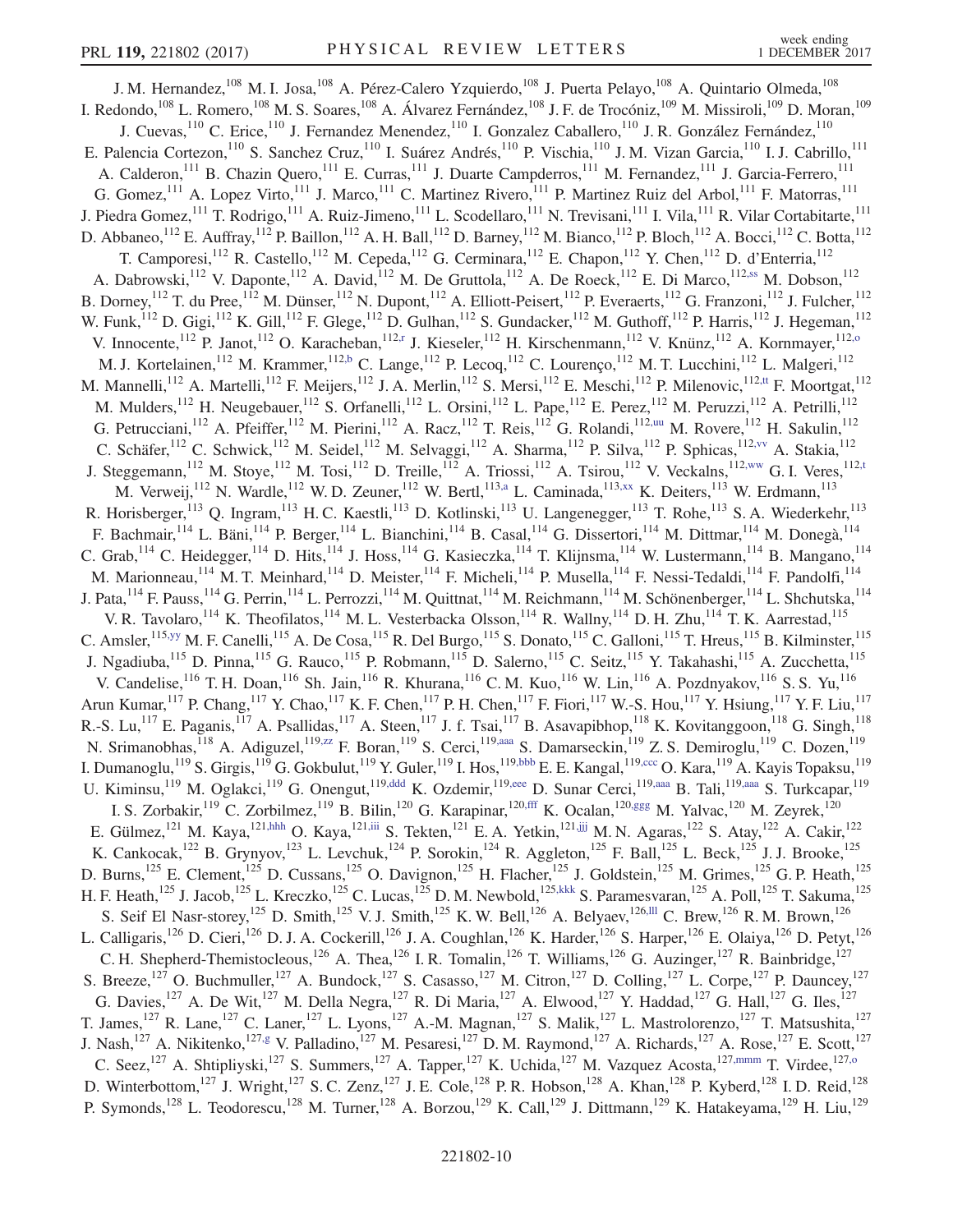<span id="page-10-3"></span><span id="page-10-2"></span><span id="page-10-1"></span><span id="page-10-0"></span>N. Pastika,<sup>129</sup> C. Smith,<sup>129</sup> R. Bartek,<sup>130</sup> A. Dominguez,<sup>130</sup> A. Buccilli,<sup>131</sup> S. I. Cooper,<sup>131</sup> C. Henderson,<sup>131</sup> P. Rumerio,<sup>131</sup> C. West,<sup>131</sup> D. Arcaro,<sup>132</sup> A. Avetisyan,<sup>132</sup> T. Bose,<sup>132</sup> D. Gastler,<sup>132</sup> D. Rankin,<sup>132</sup> C. Richardson,<sup>132</sup> J. Rohlf,<sup>132</sup> L. Sulak,<sup>132</sup> D. Zou,<sup>132</sup> G. Benelli,<sup>133</sup> D. Cutts,<sup>133</sup> A. Garabedian,<sup>133</sup> J. Hakala,<sup>133</sup> U. Heintz,<sup>133</sup> J. M. Hogan,<sup>133</sup> K. H. M. Kwok,<sup>133</sup> E. Laird,<sup>133</sup> G. Landsberg,<sup>133</sup> Z. Mao,<sup>133</sup> M. Narain,<sup>133</sup> J. Pazzini,<sup>133</sup> S. Piperov,<sup>133</sup> S. Sagir,<sup>133</sup> R. Syarif,<sup>133</sup> D. Yu,<sup>133</sup> R. Band, <sup>134</sup> C. Brainerd, <sup>134</sup> D. Burns, <sup>134</sup> M. Calderon De La Barca Sanchez, <sup>134</sup> M. Chertok, <sup>134</sup> J. Conway, <sup>134</sup> R. Conway, <sup>134</sup> P. T. Cox, <sup>134</sup> R. Erbacher, <sup>134</sup> C. Flores, <sup>134</sup> G. Funk, <sup>134</sup> M. Gardner, <sup>134</sup> W. Ko, <sup>134</sup> R. Lander, <sup>134</sup> C. Mclean, <sup>134</sup> M. Mulhearn, <sup>134</sup> D. Pellett,<sup>134</sup> J. Pilot,<sup>134</sup> S. Shalhout,<sup>134</sup> M. Shi,<sup>134</sup> J. Smith,<sup>134</sup> M. Squires,<sup>134</sup> D. Stolp,<sup>134</sup> K. Tos,<sup>134</sup> M. Tripathi,<sup>134</sup> Z. Wang,<sup>134</sup> M. Bachtis,<sup>135</sup> C. Bravo,<sup>135</sup> R. Cousins,<sup>135</sup> A. Dasgupta,<sup>135</sup> A. Florent,<sup>135</sup> J. Hauser,<sup>135</sup> M. Ignatenko,<sup>135</sup> N. Mccoll,<sup>135</sup> D. Saltzberg,<sup>135</sup> C. Schnaible,<sup>135</sup> V. Valuev,<sup>135</sup> E. Bouvier,<sup>136</sup> K. Burt,<sup>136</sup> R. Clare,<sup>136</sup> J. Ellison,<sup>136</sup> J. W. Gary,<sup>136</sup> S. M. A. Ghiasi Shirazi,<sup>136</sup> G. Hanson,<sup>136</sup> J. Heilman,<sup>136</sup> P. Jandir,<sup>136</sup> E. Kennedy,<sup>136</sup> F. Lacroix,<sup>136</sup> O. R. Long,  $^{136}$  M. Olmedo Negrete,  $^{136}$  M. I. Paneva,  $^{136}$  A. Shrinivas,  $^{136}$  W. Si,  $^{136}$  L. Wang,  $^{136}$  H. Wei,  $^{136}$  S. Wimpenny,  $^{136}$ B. R. Yates,<sup>136</sup> J. G. Branson,<sup>137</sup> S. Cittolin,<sup>137</sup> M. Derdzinski,<sup>137</sup> R. Gerosa,<sup>137</sup> B. Hashemi,<sup>137</sup> A. Holzner,<sup>137</sup> D. Klein,<sup>137</sup> G. Kole,<sup>137</sup> V. Krutelyov,<sup>137</sup> J. Letts,<sup>137</sup> I. Macneill,<sup>137</sup> M. Masciovecchio,<sup>137</sup> D. Olivito,<sup>137</sup> S. Padhi,<sup>137</sup> M. Pieri,<sup>137</sup> M. Sani,<sup>137</sup> V. Sharma,<sup>137</sup> S. Simon,<sup>137</sup> M. Tadel,<sup>137</sup> A. Vartak,<sup>137</sup> S. Wasserbaech,<sup>137[,nnn](#page-16-36)</sup> J. Wood,<sup>137</sup> F. Würthwein,<sup>137</sup> A. Yagil,<sup>137</sup> G. Zevi Della Porta,<sup>137</sup> N. Amin,<sup>138</sup> R. Bhandari,<sup>138</sup> J. Bradmiller-Feld,<sup>138</sup> C. Campagnari,<sup>138</sup> A. Dishaw,<sup>138</sup> V. Dutta,  $^{138}$  M. Franco Sevilla,  $^{138}$  C. George,  $^{138}$  F. Golf,  $^{138}$  L. Gouskos,  $^{138}$  J. Gran,  $^{138}$  R. Heller,  $^{138}$  J. Incandela,  $^{138}$ S. D. Mullin,<sup>138</sup> A. Ovcharova,<sup>138</sup> H. Qu,<sup>138</sup> J. Richman,<sup>138</sup> D. Stuart,<sup>138</sup> I. Suarez,<sup>138</sup> J. Yoo,<sup>138</sup> D. Anderson,<sup>139</sup> J. Bendavid,<sup>139</sup> A. Bornheim,<sup>139</sup> J. M. Lawhorn,<sup>139</sup> H. B. Newman,<sup>139</sup> T. Nguyen,<sup>139</sup> C. Pena,<sup>139</sup> M. Spiropulu,<sup>139</sup> J. R. Vlimant,  $^{139}$  S. Xie,  $^{139}$  Z. Zhang,  $^{139}$  R. Y. Zhu,  $^{139}$  M. B. Andrews,  $^{140}$  T. Ferguson,  $^{140}$  T. Mudholkar,  $^{140}$  M. Paulini,  $^{140}$ J. Russ,<sup>140</sup> M. Sun,<sup>140</sup> H. Vogel,<sup>140</sup> I. Vorobiev,<sup>140</sup> M. Weinberg,<sup>140</sup> J. P. Cumalat,<sup>141</sup> W. T. Ford,<sup>141</sup> F. Jensen,<sup>141</sup> A. Johnson,<sup>141</sup> M. Krohn,<sup>141</sup> S. Leontsinis,<sup>141</sup> T. Mulholland,<sup>141</sup> K. Stenson,<sup>141</sup> S. R. Wagner,<sup>141</sup> J. Alexander,<sup>142</sup> J. Chaves,<sup>142</sup> J. Chu,<sup>142</sup> S. Dittmer,<sup>142</sup> K. Mcdermott,<sup>142</sup> N. Mirman,<sup>142</sup> J. R. Patterson,<sup>142</sup> A. Rinkevicius,<sup>142</sup> A. Ryd,<sup>142</sup> L. Skinnari,<sup>142</sup> L. Soffi,<sup>142</sup> S. M. Tan,<sup>142</sup> Z. Tao,<sup>142</sup> J. Thom,<sup>142</sup> J. Tucker,<sup>142</sup> P. Wittich,<sup>142</sup> M. Zientek,<sup>142</sup> S. Abdullin,<sup>143</sup> M. Albrow,<sup>143</sup> G. Apollinari,<sup>143</sup> A. Apresyan,<sup>143</sup> A. Apyan,<sup>143</sup> S. Banerjee,<sup>143</sup> L. A. T. Bauerdick,<sup>143</sup> A. Beretvas,<sup>143</sup> J. Berryhill,<sup>143</sup> P. C. Bhat,<sup>143</sup> G. Bolla,<sup>143</sup> K. Burkett,<sup>143</sup> J. N. Butler,<sup>143</sup> A. Canepa,<sup>143</sup> G. B. Cerati,<sup>143</sup> H. W. K. Cheung,<sup>143</sup> F. Chlebana,<sup>143</sup> M. Cremonesi,<sup>143</sup> J. Duarte,<sup>143</sup> V.D. Elvira,<sup>143</sup> J. Freeman,<sup>143</sup> Z. Gecse,<sup>143</sup> E. Gottschalk,<sup>143</sup> L. Gray,<sup>143</sup> D. Green,<sup>143</sup> S. Grünendahl,<sup>143</sup> O. Gutsche,<sup>143</sup> R. M. Harris,<sup>143</sup> S. Hasegawa,<sup>143</sup> J. Hirschauer,<sup>143</sup> Z. Hu,<sup>143</sup> B. Jayatilaka,<sup>143</sup> S. Jindariani,<sup>143</sup> M. Johnson,<sup>143</sup> U. Joshi,<sup>143</sup> B. Klima,<sup>143</sup> B. Kreis,<sup>143</sup> S. Lammel,<sup>143</sup> D. Lincoln,<sup>143</sup> R. Lipton,<sup>143</sup> M. Liu,<sup>143</sup> T. Liu,<sup>143</sup> R. Lopes De Sá,<sup>143</sup> J. Lykken,<sup>143</sup> K. Maeshima,<sup>143</sup> N. Magini,<sup>143</sup> J. M. Marraffino,<sup>143</sup> S. Maruyama,<sup>143</sup> D. Mason,<sup>143</sup> P. McBride,<sup>143</sup> P. Merkel,<sup>143</sup> S. Mrenna,<sup>143</sup> S. Nahn,<sup>143</sup> V. O'Dell,<sup>143</sup> K. Pedro,<sup>143</sup> O. Prokofyev,<sup>143</sup> G. Rakness,<sup>143</sup> L. Ristori,<sup>143</sup> B. Schneider,<sup>143</sup> E. Sexton-Kennedy,<sup>143</sup> A. Soha,<sup>143</sup> W. J. Spalding,<sup>143</sup> L. Spiegel,<sup>143</sup> S. Stoynev,<sup>143</sup> J. Strait,<sup>143</sup> N. Strobbe,<sup>143</sup> L. Taylor,<sup>143</sup> S. Tkaczyk,<sup>143</sup> N. V. Tran,<sup>143</sup> L. Uplegger,<sup>143</sup> E. W. Vaandering,<sup>143</sup> C. Vernieri,<sup>143</sup> M. Verzocchi,<sup>143</sup> R. Vidal,<sup>143</sup> M. Wang,<sup>143</sup> H. A. Weber,<sup>143</sup> A. Whitbeck,<sup>143</sup> D. Acosta,<sup>144</sup> P. Avery,<sup>144</sup> P. Bortignon,<sup>144</sup> D. Bourilkov,<sup>144</sup> A. Brinkerhoff,<sup>144</sup> A. Carnes,<sup>144</sup> M. Carver,<sup>144</sup> D. Curry,<sup>144</sup> R. D. Field,<sup>144</sup> I. K. Furic,<sup>144</sup> J. Konigsberg,<sup>144</sup> A. Korytov,<sup>144</sup> K. Kotov,<sup>144</sup> P. Ma,<sup>144</sup> K. Matchev,<sup>144</sup> H. Mei,<sup>144</sup> G. Mitselmakher,<sup>144</sup> D. Rank,<sup>144</sup> D. Sperka,<sup>144</sup> N. Terentyev,<sup>144</sup> L. Thomas,<sup>144</sup> J. Wang,<sup>144</sup> S. Wang,<sup>144</sup> J. Yelton,<sup>144</sup> Y. R. Joshi,<sup>145</sup> S. Linn,<sup>145</sup> P. Markowitz,<sup>145</sup> J. L. Rodriguez,<sup>145</sup> A. Ackert,<sup>146</sup> T. Adams,<sup>146</sup> A. Askew,<sup>146</sup> S. Hagopian,<sup>146</sup> V. Hagopian,<sup>146</sup> K. F. Johnson,<sup>146</sup> T. Kolberg,<sup>146</sup> G. Martinez, <sup>146</sup> T. Perry, <sup>146</sup> H. Prosper, <sup>146</sup> A. Saha, <sup>146</sup> A. Santra, <sup>146</sup> R. Yohay, <sup>146</sup> M. M. Baarmand, <sup>147</sup> V. Bhopatkar, <sup>147</sup> S. Colafranceschi,<sup>147</sup> M. Hohlmann,<sup>147</sup> D. Noonan,<sup>147</sup> T. Roy,<sup>147</sup> F. Yumiceva,<sup>147</sup> M. R. Adams,<sup>148</sup> L. Apanasevich,<sup>148</sup> D. Berry, <sup>148</sup> R. R. Betts, <sup>148</sup> R. Cavanaugh, <sup>148</sup> X. Chen, <sup>148</sup> O. Evdokimov, <sup>148</sup> C. E. Gerber, <sup>148</sup> D. A. Hangal, <sup>148</sup> D. J. Hofman,<sup>148</sup> K. Jung,<sup>148</sup> J. Kamin,<sup>148</sup> I.D. Sandoval Gonzalez,<sup>148</sup> M. B. Tonjes,<sup>148</sup> H. Trauger,<sup>148</sup> N. Varelas,<sup>148</sup> H. Wang, <sup>148</sup> Z. Wu, <sup>148</sup> J. Zhang, <sup>148</sup> B. Bilki, <sup>149,000</sup> W. Clarida, <sup>149</sup> K. Dilsiz, <sup>14[9,ppp](#page-16-38)</sup> S. Durgut, <sup>149</sup> R. P. Gandrajula, <sup>149</sup> M. Haytmyradov,<sup>149</sup> V. Khristenko,<sup>149</sup> J.-P. Merlo,<sup>149</sup> H. Mermerkaya,<sup>149[,qqq](#page-16-39)</sup> A. Mestvirishvili,<sup>149</sup> A. Moeller,<sup>149</sup> J. Nachtman,<sup>149</sup> H. Ogul,<sup>14[9,rrr](#page-16-40)</sup> Y. Onel,<sup>149</sup> F. Ozok,<sup>14[9,sss](#page-16-41)</sup> A. Penzo,<sup>149</sup> C. Snyder,<sup>149</sup> E. Tiras,<sup>149</sup> J. Wetzel,<sup>149</sup> K. Yi,<sup>149</sup> B. Blumenfeld,<sup>150</sup> A. Cocoros,<sup>150</sup> N. Eminizer,<sup>150</sup> D. Fehling,<sup>150</sup> L. Feng,<sup>150</sup> A. V. Gritsan,<sup>150</sup> P. Maksimovic,<sup>150</sup> J. Roskes,<sup>150</sup> U. Sarica, <sup>150</sup> M. Swartz, <sup>150</sup> M. Xiao, <sup>150</sup> C. You, <sup>150</sup> A. Al-bataineh, <sup>151</sup> P. Baringer, <sup>151</sup> A. Bean, <sup>151</sup> S. Boren, <sup>151</sup> J. Bowen, <sup>151</sup> J. Castle,<sup>151</sup> S. Khalil,<sup>151</sup> A. Kropivnitskaya,<sup>151</sup> D. Majumder,<sup>151</sup> W. Mcbrayer,<sup>151</sup> M. Murray,<sup>151</sup> C. Royon,<sup>151</sup> S. Sanders,<sup>151</sup> E. Schmitz,<sup>151</sup> R. Stringer,<sup>151</sup> J. D. Tapia Takaki,<sup>151</sup> Q. Wang,<sup>151</sup> A. Ivanov,<sup>152</sup> K. Kaadze,<sup>152</sup> Y. Maravin,<sup>152</sup> A. Mohammadi,<sup>152</sup> L. K. Saini,<sup>152</sup> N. Skhirtladze,<sup>152</sup> S. Toda,<sup>152</sup> F. Rebassoo,<sup>153</sup> D. Wright,<sup>153</sup> C. Anelli,<sup>154</sup> A. Baden,<sup>154</sup>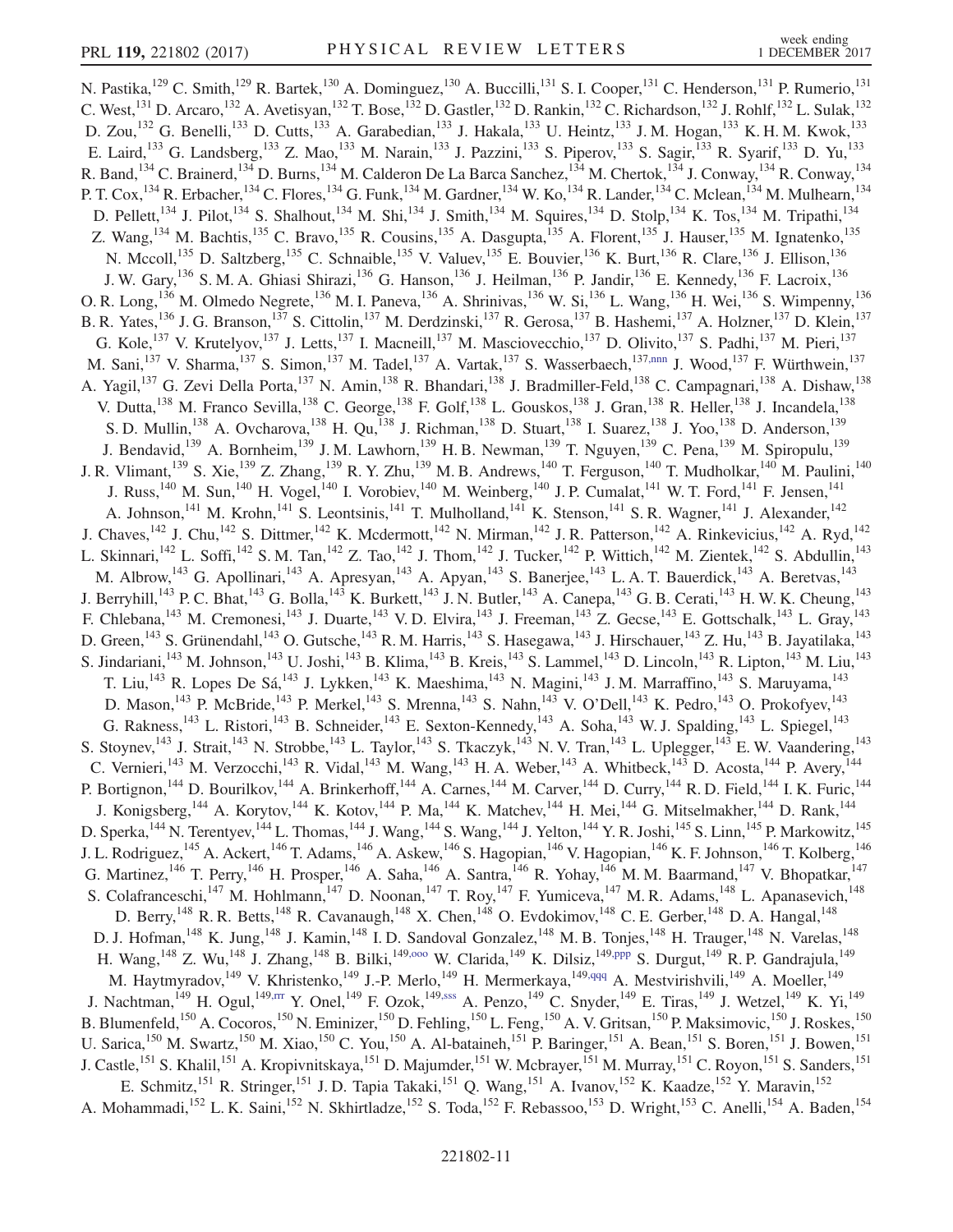O. Baron,<sup>154</sup> A. Belloni,<sup>154</sup> B. Calvert,<sup>154</sup> S. C. Eno,<sup>154</sup> C. Ferraioli,<sup>154</sup> N. J. Hadley,<sup>154</sup> S. Jabeen,<sup>154</sup> G. Y. Jeng,<sup>154</sup> R. G. Kellogg, <sup>154</sup> J. Kunkle, <sup>154</sup> A. C. Mignerey, <sup>154</sup> F. Ricci-Tam, <sup>154</sup> Y. H. Shin, <sup>154</sup> A. Skuja, <sup>154</sup> S. C. Tonwar, <sup>154</sup> D. Abercrombie,<sup>155</sup> B. Allen,<sup>155</sup> V. Azzolini,<sup>155</sup> R. Barbieri,<sup>155</sup> A. Baty,<sup>155</sup> R. Bi,<sup>155</sup> S. Brandt,<sup>155</sup> W. Busza,<sup>155</sup> I. A. Cali,<sup>155</sup> M. D'Alfonso,<sup>155</sup> Z. Demiragli,<sup>155</sup> G. Gomez Ceballos,<sup>155</sup> M. Goncharov,<sup>155</sup> D. Hsu,<sup>155</sup> Y. Iiyama,<sup>155</sup> G. M. Innocenti,<sup>155</sup> M. Klute,<sup>155</sup> D. Kovalskyi,<sup>155</sup> Y. S. Lai,<sup>155</sup> Y.-J. Lee,<sup>155</sup> A. Levin,<sup>155</sup> P. D. Luckey,<sup>155</sup> B. Maier,<sup>155</sup> A. C. Marini,<sup>155</sup> C. Mcginn,<sup>155</sup> C. Mironov,<sup>155</sup> S. Narayanan,<sup>155</sup> X. Niu,<sup>155</sup> C. Paus,<sup>155</sup> C. Roland,<sup>155</sup> G. Roland,<sup>155</sup> J. Salfeld-Nebgen,<sup>155</sup> G. S. F. Stephans,<sup>155</sup> K. Tatar,<sup>155</sup> D. Velicanu,<sup>155</sup> J. Wang,<sup>155</sup> T. W. Wang,<sup>155</sup> B. Wyslouch,<sup>155</sup> A. C. Benvenuti,<sup>156</sup> R. M. Chatterjee,<sup>156</sup> A. Evans,<sup>156</sup> P. Hansen,<sup>156</sup> S. Kalafut,<sup>156</sup> Y. Kubota,<sup>156</sup> Z. Lesko,<sup>156</sup> J. Mans,<sup>156</sup> S. Nourbakhsh,<sup>156</sup> N. Ruckstuhl,<sup>156</sup> R. Rusack,<sup>156</sup> J. Turkewitz,<sup>156</sup> J. G. Acosta,<sup>157</sup> S. Oliveros,<sup>157</sup> E. Avdeeva,<sup>158</sup> K. Bloom,<sup>158</sup> D. R. Claes,<sup>158</sup> C. Fangmeier,<sup>158</sup> R. Gonzalez Suarez,<sup>158</sup> R. Kamalieddin,<sup>158</sup> I. Kravchenko,<sup>158</sup> J. Monroy,<sup>158</sup> J. E. Siado,<sup>158</sup> G. R. Snow,<sup>158</sup> B. Stieger,<sup>158</sup> M. Alyari,<sup>159</sup> J. Dolen,<sup>159</sup> A. Godshalk,<sup>159</sup> C. Harrington,<sup>159</sup> I. Iashvili,<sup>159</sup> D. Nguyen,<sup>159</sup> A. Parker,<sup>159</sup> S. Rappoccio,<sup>159</sup> B. Roozbahani,<sup>159</sup> G. Alverson,<sup>160</sup> E. Barberis,<sup>160</sup> A. Hortiangtham,<sup>160</sup> A. Massironi,<sup>160</sup> D. M. Morse,<sup>160</sup> D. Nash,<sup>160</sup> T. Orimoto,<sup>160</sup> R. Teixeira De Lima,<sup>160</sup> D. Trocino,<sup>160</sup> D. Wood,<sup>160</sup> S. Bhattacharya,<sup>161</sup> O. Charaf,<sup>161</sup> K. A. Hahn,<sup>161</sup> N. Mucia,<sup>161</sup> N. Odell,<sup>161</sup> B. Pollack,<sup>161</sup> M. H. Schmitt,<sup>161</sup> K. Sung,<sup>161</sup> M. Trovato,<sup>161</sup> M. Velasco,<sup>161</sup> N. Dev,<sup>162</sup> M. Hildreth,<sup>162</sup> K. Hurtado Anampa,<sup>162</sup> C. Jessop,<sup>162</sup> D. J. Karmgard,<sup>162</sup> N. Kellams,<sup>162</sup> K. Lannon,<sup>162</sup> N. Loukas, <sup>162</sup> N. Marinelli, <sup>162</sup> F. Meng, <sup>162</sup> C. Mueller, <sup>162</sup> Y. Musienko, <sup>16[2,kk](#page-16-7)</sup> M. Planer, <sup>162</sup> A. Reinsvold, <sup>162</sup> R. Ruchti, <sup>162</sup> G. Smith,<sup>162</sup> S. Taroni,<sup>162</sup> M. Wayne,<sup>162</sup> M. Wolf,<sup>162</sup> A. Woodard,<sup>162</sup> J. Alimena,<sup>163</sup> L. Antonelli,<sup>163</sup> B. Bylsma,<sup>163</sup> L. S. Durkin,<sup>163</sup> S. Flowers,<sup>163</sup> B. Francis,<sup>163</sup> A. Hart,<sup>163</sup> C. Hill,<sup>163</sup> W. Ji,<sup>163</sup> B. Liu,<sup>163</sup> W. Luo,<sup>163</sup> D. Puigh,<sup>163</sup> B. L. Winer, <sup>163</sup> H. W. Wulsin, <sup>163</sup> A. Benaglia, <sup>164</sup> S. Cooperstein, <sup>164</sup> O. Driga, <sup>164</sup> P. Elmer, <sup>164</sup> J. Hardenbrook, <sup>164</sup> P. Hebda, <sup>164</sup> S. Higginbotham, <sup>164</sup> D. Lange, <sup>164</sup> J. Luo, <sup>164</sup> D. Marlow, <sup>164</sup> K. Mei, <sup>164</sup> I. Ojalvo, <sup>164</sup> J. Olsen, <sup>164</sup> C. Palmer, <sup>164</sup> P. Piroué, <sup>164</sup> D. Stickland,<sup>164</sup> C. Tully,<sup>164</sup> S. Malik,<sup>165</sup> S. Norberg,<sup>165</sup> A. Barker,<sup>166</sup> V. E. Barnes,<sup>166</sup> S. Das,<sup>166</sup> S. Folgueras,<sup>166</sup> L. Gutay,<sup>166</sup> M. K. Jha, <sup>166</sup> M. Jones, <sup>166</sup> A. W. Jung, <sup>166</sup> A. Khatiwada, <sup>166</sup> D. H. Miller, <sup>166</sup> N. Neumeister, <sup>166</sup> C. C. Peng, <sup>166</sup> J. F. Schulte, <sup>166</sup> J. Sun,<sup>166</sup> F. Wang,<sup>166</sup> W. Xie,<sup>166</sup> T. Cheng,<sup>167</sup> N. Parashar,<sup>167</sup> J. Stupak,<sup>167</sup> A. Adair,<sup>168</sup> B. Akgun,<sup>168</sup> Z. Chen,<sup>168</sup> K. M. Ecklund,<sup>168</sup> F. J. M. Geurts,<sup>168</sup> M. Guilbaud,<sup>168</sup> W. Li,<sup>168</sup> B. Michlin,<sup>168</sup> M. Northup,<sup>168</sup> B. P. Padley,<sup>168</sup> J. Roberts,<sup>168</sup> J. Rorie,<sup>168</sup> Z. Tu,<sup>168</sup> J. Zabel,<sup>168</sup> A. Bodek,<sup>169</sup> P. de Barbaro,<sup>169</sup> R. Demina,<sup>169</sup> Y. t. Duh,<sup>169</sup> T. Ferbel,<sup>169</sup> M. Galanti,<sup>169</sup> A. Garcia-Bellido,<sup>169</sup> J. Han,<sup>169</sup> O. Hindrichs,<sup>169</sup> A. Khukhunaishvili,<sup>169</sup> K. H. Lo,<sup>169</sup> P. Tan,<sup>169</sup> M. Verzetti,<sup>169</sup> R. Ciesielski,<sup>170</sup> K. Goulianos,<sup>170</sup> C. Mesropian,<sup>170</sup> A. Agapitos,<sup>171</sup> J. P. Chou,<sup>171</sup> M. Christos,<sup>171</sup> K. Feigelis,<sup>171</sup> Y. Gershtein,<sup>171</sup> T. A. Gómez Espinosa,<sup>171</sup> E. Halkiadakis,<sup>171</sup> M. Heindl,<sup>171</sup> E. Hughes,<sup>171</sup> S. Kaplan,<sup>171</sup> R. Kunnawalkam Elayavalli,<sup>171</sup> S. Kyriacou,<sup>171</sup> A. Lath,<sup>171</sup> R. Montalvo,<sup>171</sup> K. Nash,<sup>171</sup> M. Osherson,<sup>171</sup> H. Saka,<sup>171</sup> S. Salur,<sup>171</sup> S. Schnetzer,<sup>171</sup> D. Sheffield,<sup>171</sup> S. Somalwar,<sup>171</sup> R. Stone,<sup>171</sup> S. Thomas,<sup>171</sup> P. Thomassen,<sup>171</sup> M. Walker,<sup>171</sup> B. Zhou,<sup>171</sup> A. G. Delannoy,<sup>172</sup> M. Foerster,<sup>172</sup> J. Heideman,<sup>172</sup> G. Riley,<sup>172</sup> K. Rose,<sup>172</sup> S. Spanier,<sup>172</sup> K. Thapa,<sup>172</sup> O. Bouhali,<sup>173[,ttt](#page-16-42)</sup> A. Castaneda Hernandez,<sup>173,ttt</sup> A. Celik,<sup>173</sup> M. Dalchenko,<sup>173</sup> M. De Mattia,<sup>173</sup> A. Delgado,<sup>173</sup> S. Dildick,<sup>173</sup> R. Eusebi,<sup>173</sup> J. Gilmore,<sup>173</sup> T. Huang,<sup>173</sup> T. Kamon,<sup>173[,uuu](#page-16-43)</sup> R. Mueller,<sup>173</sup> Y. Pakhotin,<sup>173</sup> R. Patel,<sup>173</sup> A. Perloff,<sup>173</sup> L. Perniè, <sup>173</sup> D. Rathjens, <sup>173</sup> A. Safonov, <sup>173</sup> A. Tatarinov, <sup>173</sup> K. A. Ulmer, <sup>173</sup> N. Akchurin, <sup>174</sup> J. Damgov, <sup>174</sup> F. De Guio, <sup>174</sup> P. R. Dudero,<sup>174</sup> J. Faulkner,<sup>174</sup> E. Gurpinar,<sup>174</sup> S. Kunori,<sup>174</sup> K. Lamichhane,<sup>174</sup> S. W. Lee,<sup>174</sup> T. Libeiro,<sup>174</sup> T. Peltola,<sup>174</sup> S. Undleeb, <sup>174</sup> I. Volobouev, <sup>174</sup> Z. Wang, <sup>174</sup> S. Greene, <sup>175</sup> A. Gurrola, <sup>175</sup> R. Janjam, <sup>175</sup> W. Johns, <sup>175</sup> C. Maguire, <sup>175</sup> A. Melo,<sup>175</sup> H. Ni,<sup>175</sup> P. Sheldon,<sup>175</sup> S. Tuo,<sup>175</sup> J. Velkovska,<sup>175</sup> Q. Xu,<sup>175</sup> M. W. Arenton,<sup>176</sup> P. Barria,<sup>176</sup> B. Cox,<sup>176</sup> R. Hirosky,<sup>176</sup> A. Ledovskoy,<sup>176</sup> H. Li,<sup>176</sup> C. Neu,<sup>176</sup> T. Sinthuprasith,<sup>176</sup> X. Sun,<sup>176</sup> Y. Wang,<sup>176</sup> E. Wolfe,<sup>176</sup> F. Xia,<sup>176</sup> R. Harr,<sup>177</sup> P. E. Karchin,<sup>177</sup> J. Sturdy,<sup>177</sup> S. Zaleski,<sup>177</sup> M. Brodski,<sup>178</sup> J. Buchanan,<sup>178</sup> C. Caillol,<sup>178</sup> S. Dasu,<sup>178</sup> L. Dodd,<sup>178</sup> S. Duric, <sup>178</sup> B. Gomber, <sup>178</sup> M. Grothe, <sup>178</sup> M. Herndon, <sup>178</sup> A. Hervé, <sup>178</sup> U. Hussain, <sup>178</sup> P. Klabbers, <sup>178</sup> A. Lanaro, <sup>178</sup> A. Levine,<sup>178</sup> K. Long,<sup>178</sup> R. Loveless,<sup>178</sup> G. A. Pierro,<sup>178</sup> G. Polese,<sup>178</sup> T. Ruggles,<sup>178</sup> A. Savin,<sup>178</sup> N. Smith,<sup>178</sup> W. H. Smith, $178$  D. Taylor, $178$  and N. Woods $178$ 

(CMS Collaboration)

<span id="page-11-1"></span><span id="page-11-0"></span><sup>1</sup>Yerevan Physics Institute, Yerevan, Armenia 2 Institut für Hochenergiephysik, Wien, Austria 3 Institute for Nuclear Problems, Minsk, Belarus <sup>4</sup>Universiteit Antwerpen, Antwerpen, Belgium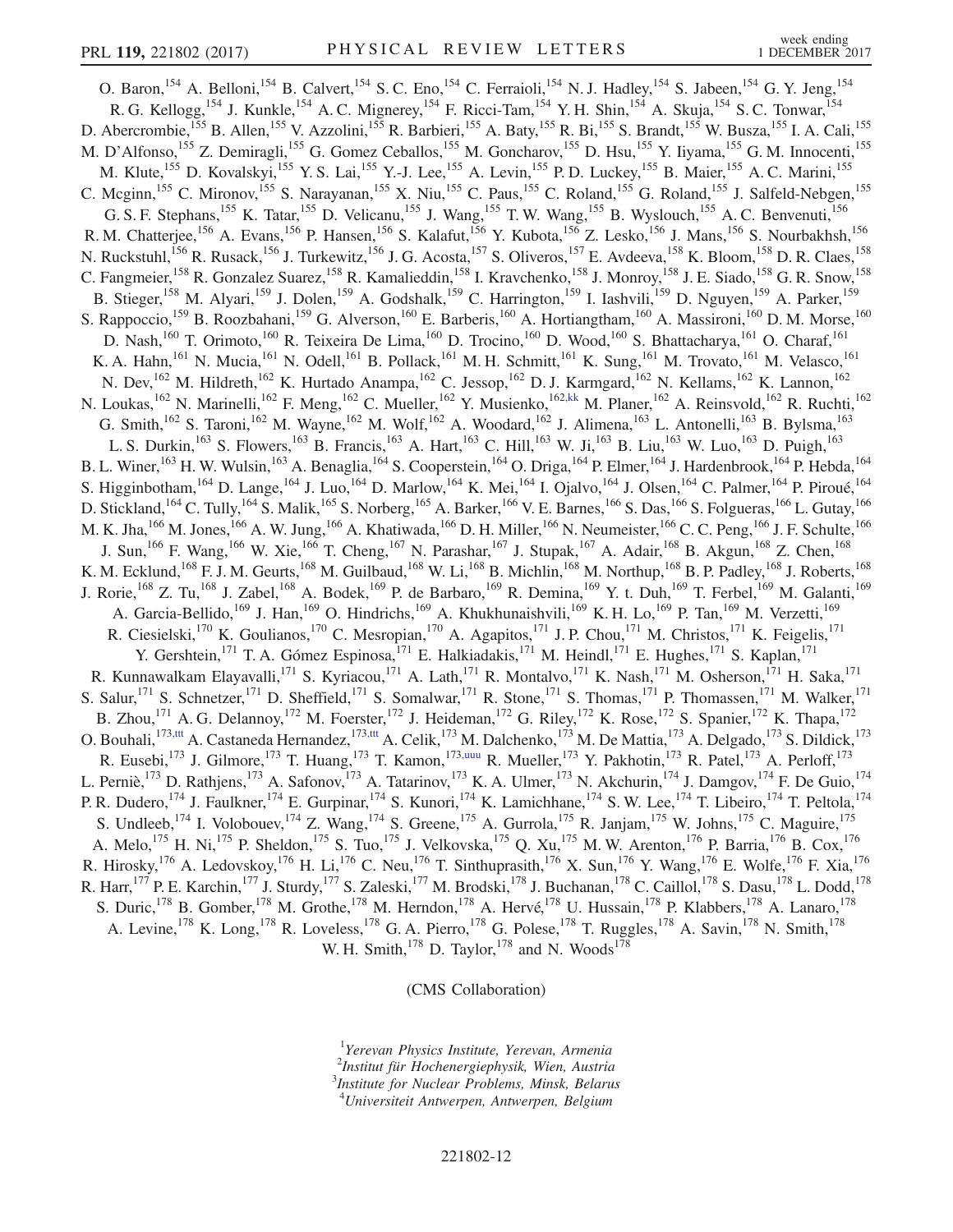<sup>5</sup>Vrije Universiteit Brussel, Brussel, Belgium<br><sup>6</sup>Université Libre de Pruxelles, Pruxelles, Belgi <sup>6</sup>Université Libre de Bruxelles, Bruxelles, Belgium  $\frac{7}{7}$ Ghent University, Ghent, Belgium  $'$ Ghent University, Ghent, Belgium<br> ${}^{8}U$ piyersité Catholique de Louveir, Louveir la N Université Catholique de Louvain, Louvain-la-Neuve, Belgium<br><sup>9</sup>Université de Mons, Mons, Belgium <sup>9</sup>Université de Mons, Mons, Belgium<br><sup>10</sup>Centro Brasileiro de Pesquisas Fisicas, Rio de Janeiro, Brazil<br><sup>11</sup>Universidade do Estado do Rio de Janeiro, Rio de Janeiro, Brazil<br><sup>12</sup>Universidade Estadual Paulista, Universidade <sup>16</sup><br>
<sup>16</sup> Institute of High Energy Physics, Beijing, China<br>
<sup>17</sup> State Key Laboratory of Nuclear Physics and Technology, Peking University, Beijing, China<br>
<sup>18</sup> Universidad de Los Andes, Bogota, Colombia<br>
<sup>19</sup> University <sup>23</sup>Charles University, Prague, Czech Republic<br><sup>24</sup>Universidad San Francisco de Quito, Quito, Ecuador <sup>25</sup>Academy of Scientific Research and Technology of the Arab Republic of Egypt, Egyptian Network of High Energy Physics, Cairo, Egypt<br><sup>26</sup>National Institute of Chemical Physics and Biophysics, Tallinn, Estonia<br><sup>27</sup>Department of Physics, University of Helsinki, Helsinki, Finland<br><sup>28</sup>Helsinki Institute  $\begin{array}{r} \text{^{31}Laboratoire} \ Leprince-Ringuet, Ecole polytechnique, CNRS/IN2P3, University, 2000 Strasbourg, Palaiseau, France \\ \text{^{32}Université de Strasbourg, CNRS, IPHC UMR 7178, F-67000 Strasbourg, France} \\ \text{^{33}Center de Calcul de l'Institut National de Physique Nucleaire et de Physique des Partícules, CNRS/IN2P3, Villeurbanne, France} \\ \text{^{34}Université de Lyon, University Claude Bernard Lyon I, CNRS-IN2P3, Institut de Physique Nucléaire de Lyon, Villeurbanne, France} \\ \text{^{35}Georgan Technical University, Tbilisi, Georgia} \\ \text{^{36}$ <sup>39</sup>RWTH Aachen University, III. Physikalisches Institut B, Aachen, Germany <sup>40</sup>Deutsches Elektronen-Synchrotron, Hamburg, Germany <sup>41</sup>University of Hamburg, Hamburg, Germany <sup>42</sup>Institut für Experimentelle Kernphysik, Karlsruhe, Germany <sup>43</sup>Institute of Nuclear and Particle Physics (INPP), NCSR Demokritos, Aghia Paraskevi, Greece <sup>44</sup>National and Kapodistrian University of Athens, Athens, Greece <sup>45</sup>University of Ioánnina, Ioánnina, Greece <sup>46</sup>MTA-ELTE Lendület CMS Particle and Nuclear Physics Group, Eötvös Loránd University, Budapest, Hungary <sup>47</sup>Wigner Research Centre for Physics, Budapest, Hungary <sup>48</sup>Institute of Nuclear Research ATOMKI, Debrecen, Hungary <sup>49</sup>Institute of Physics, University of Debrecen, Debrecen, Hungary <sup>50</sup>Indian Institute of Science (IISc), Bangalore, India <sup>51</sup>National Institute of Science Education and Research, Bhubaneswar, India <sup>52</sup>Panjab University, Chandigarh, India  $53$ University of Delhi, Delhi, India<br> $54$ Saha Institute of Nuclear Physics, HBNI, Kolkata,India <sup>55</sup>Indian Institute of Technology Madras, Madras, India<br><sup>56</sup>Bhabha Atomic Research Centre, Mumbai, India  $57$ Tata Institute of Fundamental Research-A, Mumbai, India <sup>58</sup>Tata Institute of Fundamental Research-B, Mumbai, India <sup>59</sup>Indian Institute of Science Education and Research (IISER), Pune, India <sup>60</sup>Institute for Research in Fundamental Sciences (IPM), Tehran, Iran  $^{61}$ University College Dublin, Dublin, Ireland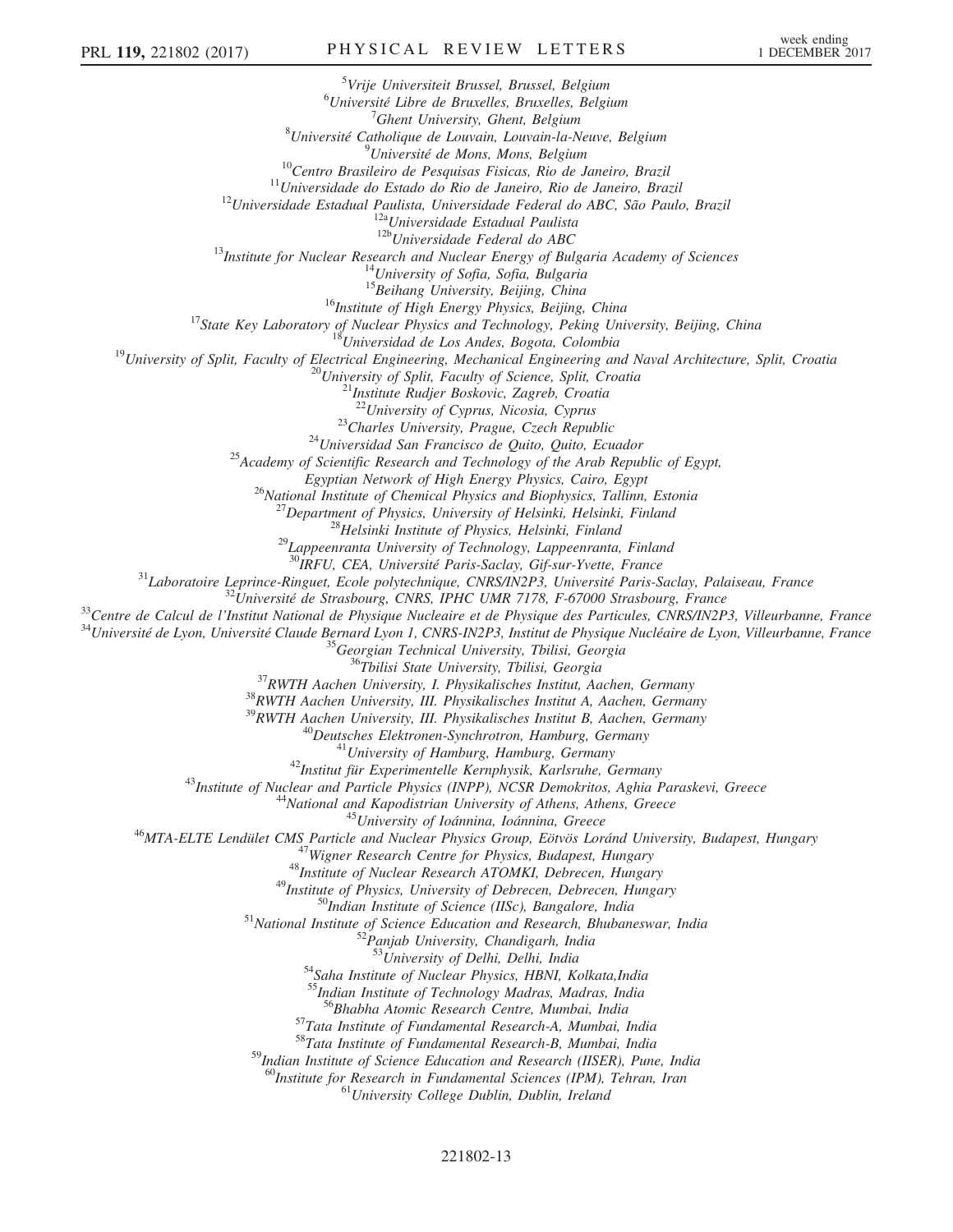<sup>62</sup>INFN Sezione di Bari, Università di Bari, Politecnico di Bari, Bari, Italy<br><sup>62a</sup>INFN Sezione di Bari<br><sup>62b</sup>Università di Bari <sup>63</sup>INFN Sezione di Bologna, Università di Bologna, Bologna, Italy <sup>63</sup><sup>63a</sup>INFN Sezione di Bologna<br><sup>63a</sup>INFN Sezione di Bologna<br><sup>63b</sup>Università di Bologna <sup>64</sup>INFN Sezione di Catania, Università di Catania, Catania, Italy<br><sup>64a</sup>INFN Sezione di Catania<br><sup>64b</sup>Università di Catania <sup>65</sup>INFN Sezione di Firenze, Università di Firenze, Firenze, Italy <sup>65a</sup>INFN Sezione di Firenze<br><sup>65b</sup>Università di Firenze <sup>66</sup>INFN Laboratori Nazionali di Frascati, Frascati, Italy <sup>67</sup>INFN Sezione di Genova, Università di Genova, Genova, Italy <sup>67a</sup>INFN Sezione di Genova<br><sup>67b</sup>Università di Genova <sup>68a</sup>INFN Sezione di Milano-Bicocca <sup>68b</sup>Università di Milano-Bicocca <sup>69</sup>INFN Sezione di Napoli, Università di Napoli 'Federico II', Napoli, Italy, Università della Basilicata, Potenza, Italy, Università G. Marconi, Roma, Italy <sup>69a</sup>INFN Sezione di Napoli <sup>69b</sup>Università di Napoli 'Federico II'<br><sup>69c</sup>Università della Basilicata<br><sup>69d</sup>Università G. Marconi <sup>70</sup>INFN Sezione di Padova, Università di Padova, Padova, Italy, Università di Trento, Trento, Italy <sup>70a</sup>INFN Sezione di Padova<br><sup>70a</sup>INFN Sezione di Padova<br><sup>70b</sup>Università di Padova <sup>70c</sup>Università di Trento <sup>70c</sup>Università di Trento <sup>71</sup>INFN Sezione di Pavia, Pavia, Italy <sup>71a</sup>INFN Sezione di Pavia<br><sup>71a</sup>Università di Pavia <sup>72</sup>INFN Sezione di Perugia, Università di Perugia, Perugia, Italy <sup>72a</sup>INFN Sezione di Perugia<br><sup>72b</sup>Università di Perugia <sup>73</sup>INFN Sezione di Pisa, Università di Pisa, Scuola Normale Superiore di Pisa, Pisa, Italy <sup>3a</sup>INFN Sezione di Pisa<br><sup>73b</sup>Università di Pisa <sup>73c</sup>Scuola Normale Superiore di Pisa<br><sup>74b</sup>Sapienza Università di Roma<br><sup>74b</sup>Sapienza Università di Roma<br><sup>75</sup>INFN Sezione di Torino, Università di Torino, Italy, Università del Piemonte Orientale, Novara, Italy<br><sup>75b</sup>Univer <sup>75c</sup>Università del Piemonte Orientale<br><sup>76</sup>INFN Sezione di Trieste, Università di Trieste, Trieste, Italy<br><sup>76a</sup>INFN Sezione di Trieste<br><sup>76b</sup>Università di Trieste <sup>77</sup>Kyungpook National University, Daegu, Korea<br><sup>78</sup>Chonbuk National University, Jeonju, Korea <sup>79</sup>Chonnam National University, Institute for Universe and Elementary Particles, Kwangju, Korea  $^{80}$ Hanyang University, Seoul, Korea  $^{81}$ Korea University, Seoul, Korea <sup>82</sup>Seoul National University, Seoul, Korea<br><sup>83</sup>University of Seoul, Seoul, Korea <sup>84</sup>Sungkyunkwan University, Suwon, Korea <sup>85</sup>Vilnius University, Vilnius, Lithuania <sup>86</sup>National Centre for Particle Physics, Universiti Malaya, Kuala Lumpur, Malaysia  $^{87}$ Centro de Investigacion y de Estudios Avanzados del IPN, Mexico City, Mexico  $^{88}$ Universidad Iberoamericana, Mexico City, Mexico

221802-14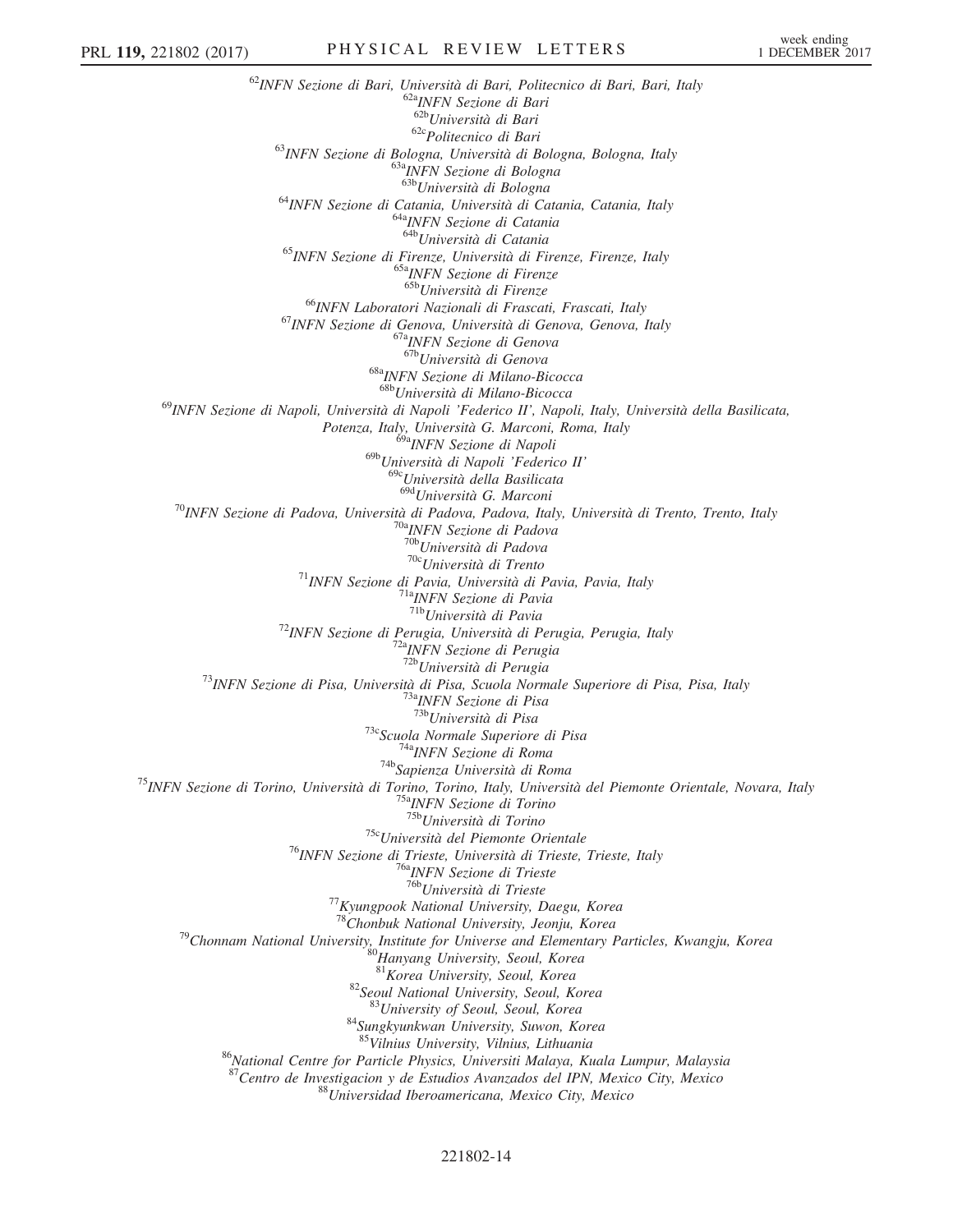<sup>89</sup>Benemerita Universidad Autonoma de Puebla, Puebla, Mexico<br><sup>90</sup>Universidad Autónoma de San Luis Potosí, San Luis Potosí, Mexico<br><sup>91</sup>University of Auckland, Auckland, New Zealand<br><sup>92</sup>University of Canterbury, Christchur <sup>95</sup>Institute of Experimental Physics, Faculty of Physics, University of Warsaw, Warsaw, Poland  $^{96}$ Laboratório de Instrumentação e Física Experimental de Partículas, Lisboa, Portugal<br><sup>97</sup>Joint Institute for Nuclear Research, Dubna, Russia<br><sup>98</sup>Petersburg Nuclear Physics Institute, Gatchina (St. Petersburg), Russia  $\begin{array}{r|l} \text{^{101}Moseow Institute of Physics and Technology, Moscow, Russia}\\ \text{^{102}National Research Nuclear Physics} & \text{^{103}P.N. Lebedev Physics, Institute} & \text{Moseow, Russia} \\ \text{^{103}P.N. Lebedev Physics, Lomonosov Moscow, Russia} \\ \text{^{104}Skobeltsyn Institute of Nuclear Physics, Lomonosov Moscow, Russia} \\ \text{^{105}Novosibirsk State University (NSU), Novosibirsk, Russia} \\ \text{^{108}State Research Center of Russian Federation, Institute for High Energy, Physics, Protvino, Russia} \\ \text{^{106}Sate Research Center of Russian Federation, Institute for High Energy Physics, Probability \\ \text{^{108}$ <sup>118</sup>Chulalongkorn University, Faculty of Science, Department of Physics, Bangkok, Thailand<br><sup>119</sup>Cukurova University, Physics Department, Science and Art Faculty, Adana, Turkey<br><sup>120</sup>Middle East Technical University, Physi <sup>124</sup>National Scientific Center, Kharkov Institute of Physics and Technology, Kharkov, Ukraine<br>
<sup>125</sup>University of Bristol, Bristol, United Kingdom<br>
<sup>126</sup>Rutherford Appleton Laboratory, Didcot, United Kingdom<br>
<sup>127</sup>Imperi <sup>139</sup>California Institute of Technology, Pasadena, USA<br><sup>140</sup>Carnegie Mellon University, Pittsburgh, USA<br><sup>141</sup>University of Colorado Boulder, Boulder, USA<br><sup>142</sup>Cornell University, Ithaca, USA<br><sup>143</sup>Fermi National Accelerato  $147$ Florida Institute of Technology, Melbourne, USA  $148$ University of Illinois at Chicago (UIC), Chicago, USA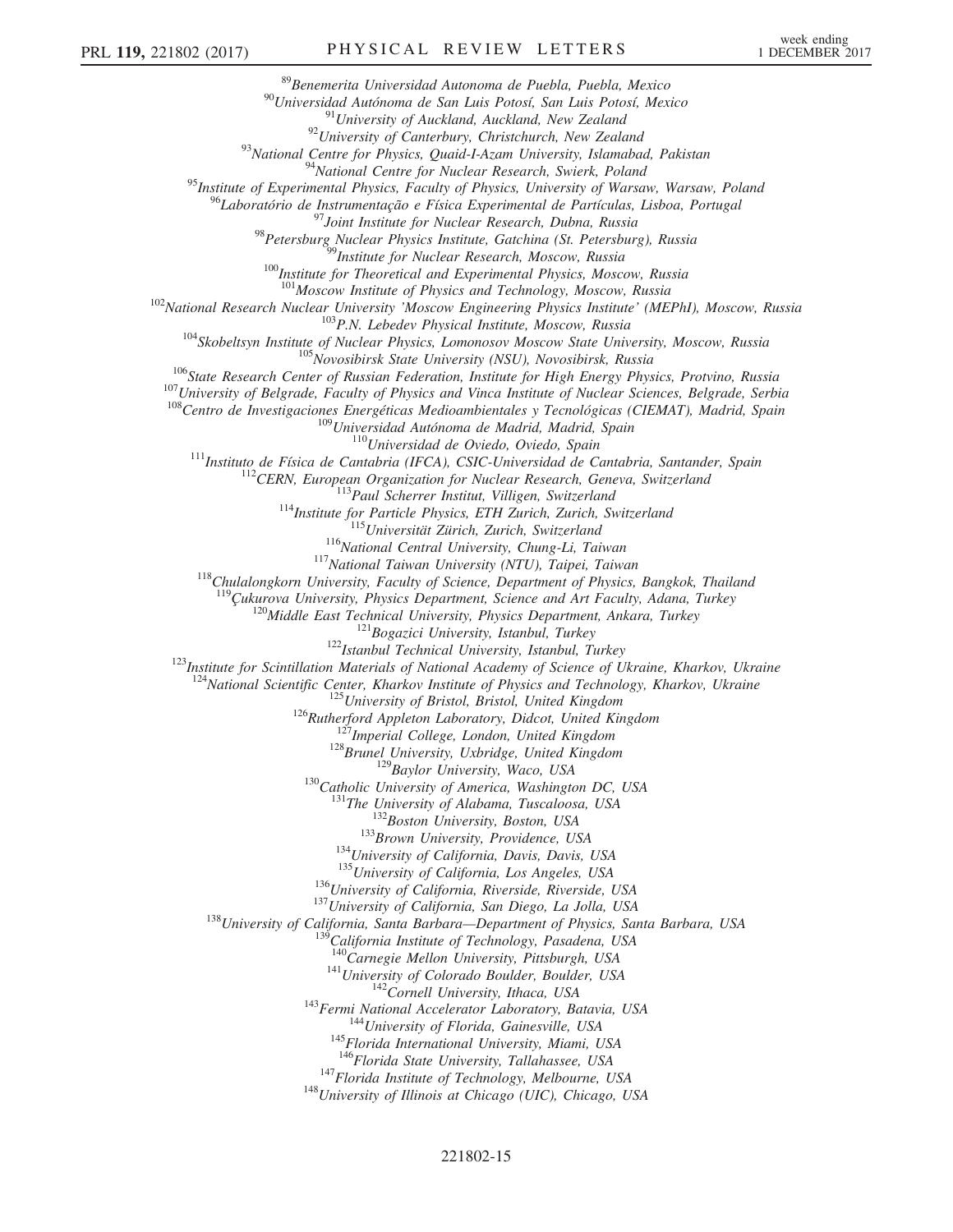<sup>149</sup>The University of Iowa, Iowa City, USA<br><sup>150</sup>Johns Hopkins University, Baltimore, USA<br><sup>151</sup>The University of Kansas, Lawrence, USA<br><sup>152</sup>Kansas State University, Manhattan, USA<br><sup>153</sup>Lawrence Livermore National Laborato <sup>158</sup>University of Nebraska-Lincoln, Lincoln, USA <sup>159</sup>State University of New York at Buffalo, Buffalo, USA<br><sup>160</sup>Northeastern University, Boston, USA<br><sup>161</sup>Northwestern University, Evanston, USA<br><sup>162</sup>University of Notre Dame, Notre Dame, USA  $^{163}$ The Ohio State University, Columbus, USA<br> $^{164}$ Princeton University, Princeton, USA <sup>165</sup>University of Puerto Rico, Mayaguez, USA  $^{166}$ Purdue University, West Lafayette, USA <sup>167</sup>Purdue University Northwest, Hammond, USA<br><sup>168</sup>Rice University, Houston, USA<br><sup>169</sup>University of Rochester, Rochester, USA <sup>170</sup>The Rockefeller University, New York, USA<br><sup>171</sup>Rutgers, The State University of New Jersey, Piscataway, USA<br><sup>172</sup>University of Tennessee, Knoxville, USA<br><sup>173</sup>Texas A&M University, College Station, USA<br><sup>174</sup>Texas Tech <sup>175</sup>Vanderbilt University, Nashville, USA  $^{176}$ University of Virginia, Charlottesville, USA <sup>177</sup>Wayne State University, Detroit, USA  $178$ University of Wisconsin—Madison, Madison, WI, USA

<span id="page-15-28"></span>[a](#page-9-0) Deceased.

- <span id="page-15-0"></span><sup>[b](#page-5-19)</sup>Also at Vienna University of Technology, Vienna, Austria
- <span id="page-15-1"></span><sup>[c](#page-6-0)</sup>Also at State Key Laboratory of Nuclear Physics and Technology, Peking University, Beijing, China
- <span id="page-15-2"></span>[d](#page-6-1) Also at Universidade Estadual de Campinas, Campinas, Brazil
- <span id="page-15-3"></span>[e](#page-6-2) Also at Universidade Federal de Pelotas, Pelotas, Brazil
- <span id="page-15-4"></span> $f$ Also at Université Libre de Bruxelles, Bruxelles, Bel[g](#page-6-4)ium  $g^{\rm g}$ Also et Institute for Theoretical and Experimental Dhysics
- <span id="page-15-5"></span>Also at Institute for Theoretical and Experimental Physics, Moscow, Russia
- <span id="page-15-6"></span><sup>[h](#page-6-5)</sup>Also at Joint Institute for Nuclear Research, Dubna, Russia
- <span id="page-15-7"></span><sup>[i](#page-6-5)</sup>Also at Ain Shams University, Cairo, Egypt
- <span id="page-15-8"></span>[j](#page-6-5) Also at British University in Egypt, Cairo, Egypt
- <span id="page-15-9"></span>[k](#page-6-5) Also at Cairo University, Cairo, Egypt
- <span id="page-15-10"></span><sup>1</sup>A[l](#page-6-6)so at Université de Haute Alsace, Mulhouse, France
- <span id="page-15-11"></span><sup>[m](#page-6-7)</sup>Also at Skobeltsyn Institute of Nuclear Physics, Lomonosov Moscow State University, Moscow, Russia
- <span id="page-15-12"></span>[n](#page-6-7) Also at Tbilisi State University, Tbilisi, Georgia
- <span id="page-15-13"></span><sup>[o](#page-6-8)</sup> Also at CERN, European Organization for Nuclear Research, Geneva, Switzerland
- <span id="page-15-14"></span><su[p](#page-6-9)>p</sup>Also at RWTH Aachen University, III. Physikalisches Institut A, Aachen, Germany
- <span id="page-15-15"></span><sup>[q](#page-6-10)</sup>Also at University of Hamburg, Hamburg, Germany
- <span id="page-15-16"></span><sup>[r](#page-6-11)</sup> Also at Brandenburg University of Technology, Cottbus, Germany
- <span id="page-15-17"></span>[s](#page-7-0) Also at Institute of Nuclear Research ATOMKI, Debrecen, Hungary
- <span id="page-15-18"></span><sup>[t](#page-7-1)</sup>Also at MTA-ELTE Lendület CMS Particle and Nuclear Physics Group, Eötvös Loránd University, Budapest, Hungary
- <span id="page-15-19"></span><s[u](#page-7-2)p>u</sup>Also at Institute of Physics, University of Debrecen, Debrecen, Hungary
- <span id="page-15-20"></span>[v](#page-7-3) Also at IIT Bhubaneswar, Bhubaneswar, India
- <span id="page-15-21"></span>[w](#page-7-3)Also at Institute of Physics, Bhubaneswar, India
- <span id="page-15-22"></span>[x](#page-7-4) Also at University of Visva-Bharati, Santiniketan, India
- <span id="page-15-23"></span>[y](#page-7-4) Also at University of Ruhuna, Matara, Sri Lanka
- <span id="page-15-24"></span><sup>[z](#page-7-5)</sup>Also at Isfahan University of Technology, Isfahan, Iran
- 
- <span id="page-15-26"></span><span id="page-15-25"></span>[aa](#page-7-5) Also at Yazd University, Yazd, Iran<br>[bb](#page-7-6)Also at Plasma Physics Research Center, Science and Research Branch, Islamic Azad University, Tehran, Iran
- <span id="page-15-27"></span><sup>[cc](#page-7-7)</sup>Also at Università degli Studi di Siena, Siena, Italy